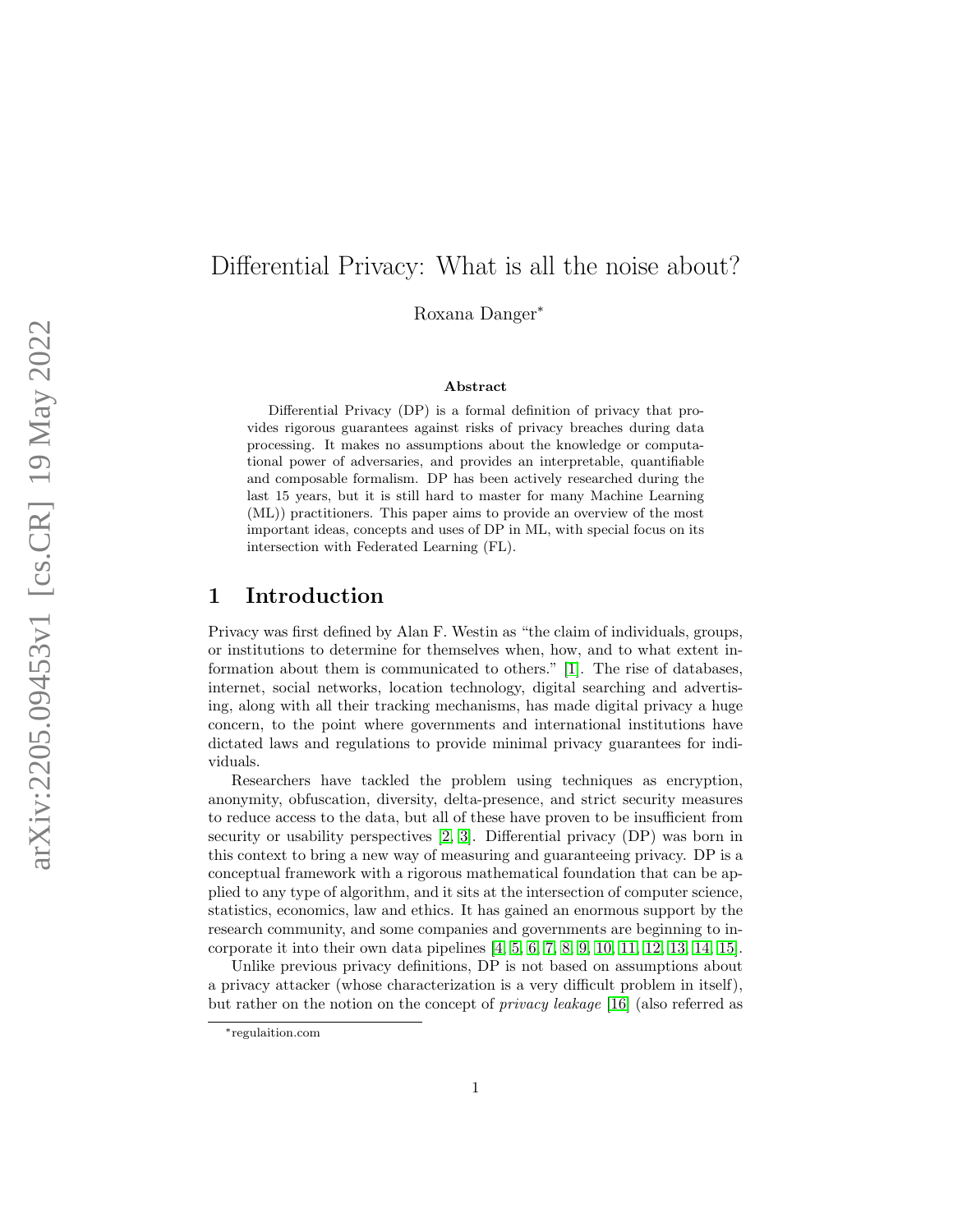privacy loss). Data processors using DP determine the level of privacy leakage users could tolerate or is ethically acceptable, and applied DP mechanisms to guarantee these limits are not exceeded.

Many different interrelated concepts are associated with DP: privacy loss, mechanisms of DP, local and centralized DP, uses of DP in statistics, Machine Learning and Federated Learning. This paper aims to provide an overview of the most important ideas, concepts and uses of DP in ML, with special focus on its intersection with Federated Learning, as well as to provide a practical guideline for applying DP in a concrete problem.

Privacy leakage is usually denoted by  $\epsilon$ ; it is a provable limit to the inference that can be derived about an individual private, sensitive, information from observing the outcome of a DP-mechanism. This formalism is often called  $\epsilon$ -DP and its strong mathematical properties makes any  $\epsilon$ -differentially private mechanism a trustful one [\[17\]](#page-22-13). The original definitions of  $\epsilon$ -DP and privacy loss as well as the properties associated to them were introduced by Cynthia Dwork and her colleagues [\[16\]](#page-22-12) and they are discussed in Section [2.](#page-2-0)

The main idea behind DP is that by adding certain calibrated noise to the outcome of a non-DP algorithm (called also mechanism in this context), it converts to an equivalent DP one. The noise is calibrated based on the maximum privacy loss guarantee while maximizing the utility of the DP results. The noise is sampled from statistical distributions like Laplace, gaussian, geometricalthus producing Laplace, gaussian, geometrical DP-mechanisms. These basic mechanisms are described in Section [3.](#page-5-0) More complex mechanisms have been proposed to fulfil requirements of privacy in multiple scenarios. A brilliant taxonomy of all these variants with formal definitions, axioms and theorems that relate to them can be found at: [\[18\]](#page-22-14), but in Section [4](#page-6-0) the interested reader can peruse a brief summary of them.

When solving a ML task (i.e. classification, regression, clustering), DP can be applied at any phase of the ML pipeline (preprocessing, parameter optimization, loss computation, etc.) using the mechanisms previously described. Particularly important are the extensions of ML optimization algorithm SGD and the ensemble techniques to convert them into DP mechanisms, given way to DP-SDG [\[19\]](#page-22-15) and the ensemble-DP framework [\[20\]](#page-23-0), which have led to PATE [\[21\]](#page-23-1), a well recognised DP framework in ML. Section [5.1](#page-8-0) is devoted to describe these algorithms.

A second path to obtain privacy in ML is through the use of synthetic data instead of real data. Generative Adversarial Networks (GAN) that have proved to be powerful tool for generating synthetic data. So, Section [5.2](#page-11-0) introduces some works that combines DP with GAN models.

Strong guarantees for privacy can be obtained by using the above methods. However, the original private data are still saved and maintained in a server, and the users have to trust the data holder about their data. In some scenarios, private data is not stored in a central database and the user can add noise to the data before allowing any learning task to be performed on it. This setting is known as local differential privacy (LDP) and the most common use cases are discussed in Section [6.](#page-14-0)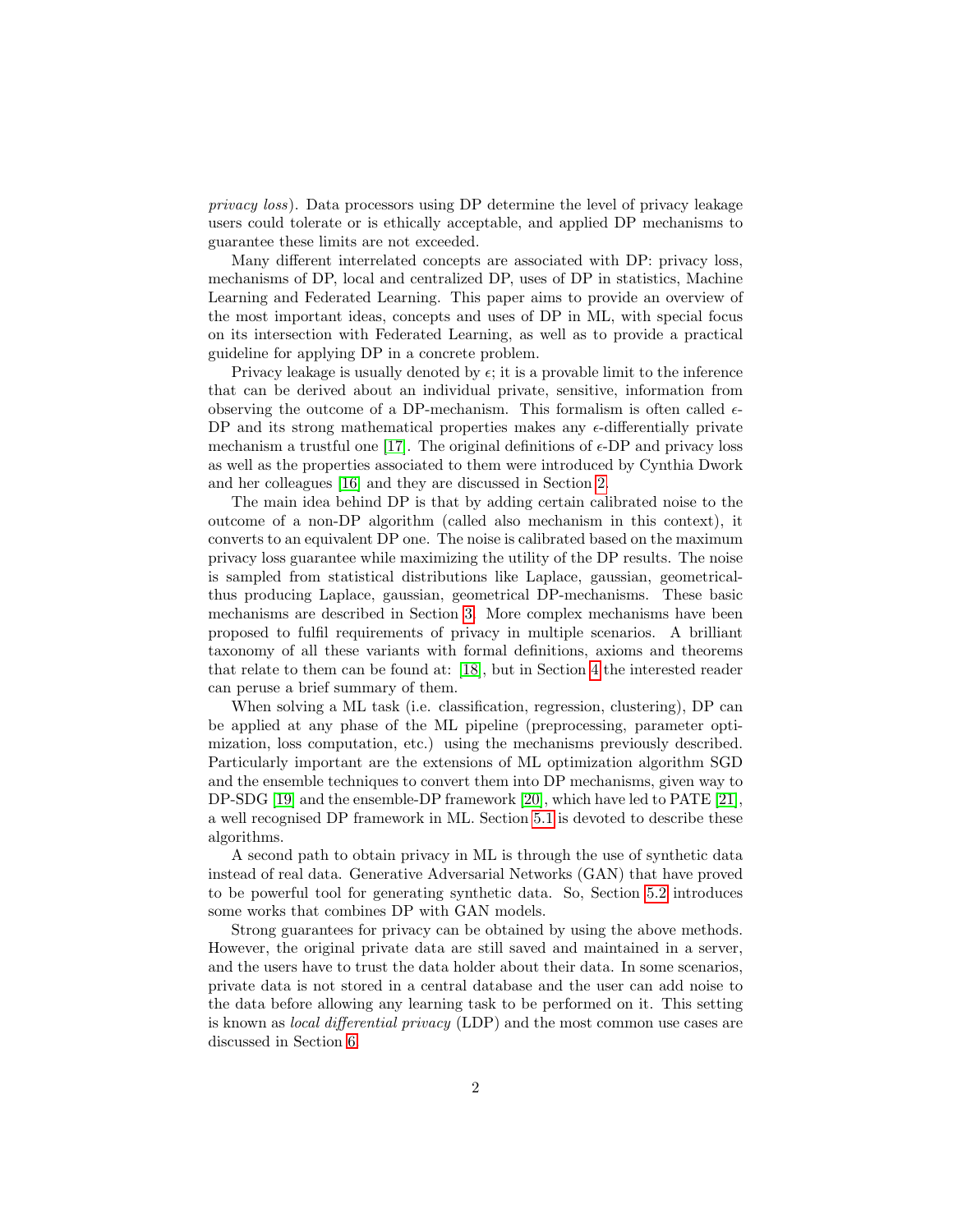Finally, another way of reducing the problems associated with data privacy in ML (and at the same time improve the generalization power of models) is using Federated Learning (FL). Federated Learning, in contrast with traditional centralised ML, trains an algorithm across multiple decentralized servers holding local data, without exchanging or downloading the data locally. The core element of FL is that data never leave their original location, therefore privacy is somehow guaranteed. Other types of attacks in the FL setting are still possible and multiple counter-attack solutions have been proposed, as described in Section [7.](#page-15-0)

In Section [8](#page-19-0) we summarise the themes discussed in this study and give some guidelines for applying DP in practice. Finally, Section [9](#page-21-3) contains the conclusions of the paper.

# <span id="page-2-0"></span>2  $\epsilon$ -differential privacy definition

.

Differential privacy is defined on the concept of adjacent datasets. Two datasets are adjacent if one of them can be created by removing (or changing) a single example from the other dataset. DP is formalized as follows [\[16\]](#page-22-12):

**Definition 1** ( $\epsilon$ -**DP**) A randomized mechanism of function  $\mathcal{M}: \mathcal{D} \to \mathcal{R}$  with domain D and range R satisfies  $\epsilon$ -differential privacy if, for any two adjacent inputs  $d, d' \in \mathcal{D}$  and for any subset of outputs  $\mathcal{X} \subseteq \mathcal{R}$ , it holds that:

$$
Pr[\mathcal{M}(d) \in X] \le e^{\epsilon} Pr[\mathcal{M}(d') \in X]
$$

 $Pr[\mathcal{M}(d) \in X]$  is the probability that when the mechanism M runs in the dataset  $d$  its output is in the set  $X$ . So, this equation says that the change in likelihood of the outcome of M by using d or d' is bounded by  $e^{\epsilon}$ . If the likelihood of obtaining a response is as much tripled when any row of the dataset is removed or added,  $\frac{Pr[M(d) \in X]}{Pr[M(d') \in X]} = 3$ , we are in presence of a 1.1-DP mechanism, as  $e^{\epsilon} = 3$ when  $\epsilon = 1.1$ 

The definition of adjacent datasets depend on the application, but it allows the estimation of a value of the *privacy loss*,  $\epsilon$ , when a mechanism is applied to the adjacent datasets, that is, how much an observer can learn about a single example by applying the mechanism to a dataset. In fact, using the Bayes's Rule and the above definition, it can establish the lower and bounds of the posterior probability, after applying a  $\epsilon$ -DP mechanism and it can be used as an indication of the knowledge gain an observer of M can obtain. Specifically, given a prior probability  $p$  representing the uncertainty of the current knowledge  $K$  about an example, the uncertainty about the example, after applying the mechanism  $\mathcal{M}$ , i.e. the posterior probability,  $P(\mathcal{M}(d) \in X|K)$ , can be bounded as:

$$
\frac{p}{e^{\epsilon} + (1 - e^{\epsilon}) * p} \le Pr(\mathcal{M}(d) \in X | K) \le \frac{e^{\epsilon} * p}{1 + (e^{\epsilon} - 1) * p}
$$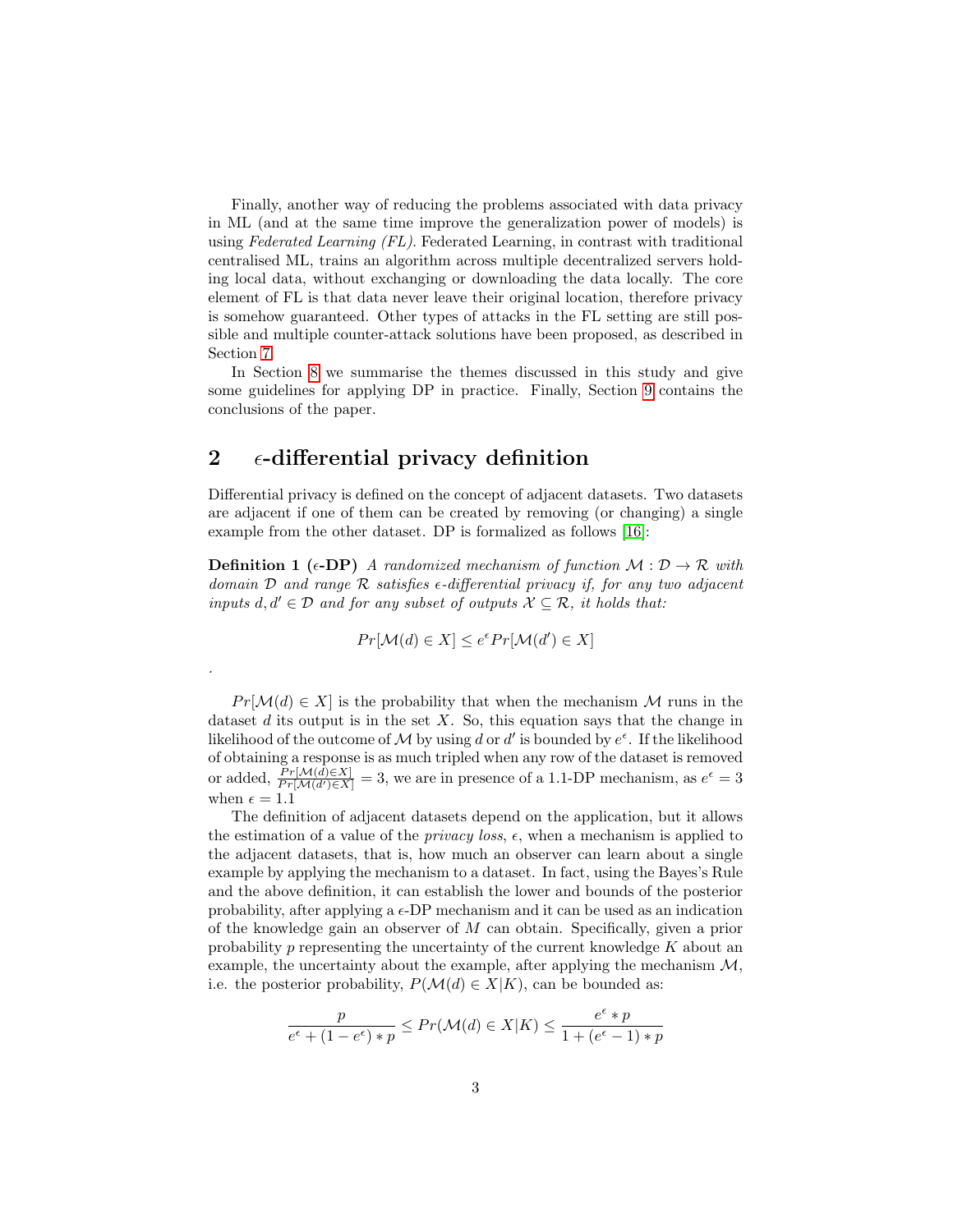

<span id="page-3-0"></span>Figure 3: (a) Upper and lower bounds of posterior probability based on epsilon and a prior probability; (b)Upper and lower bounds breakdown at different epsilon values.

Figure [3](#page-3-0) shows these bounds graphically. The greater  $\epsilon$ , the greater the posterior probability, therefore, the greater the privacy loss. Therefore, choosing smaller  $\epsilon$  guarantees a more privacy-preserving (with less privacy loss or leakage) mechanism.

The next questions are: given a non-DP mechanism, how can it be made differentially private? And which value of  $\epsilon$  should be chosen?

The answer to the first question is to add uncertainty - a probabilistic noiseto the outcome of the mechanism. This noise addition provides the necessary randomness to protect sensitive user data. It was proved in [\[16\]](#page-22-12), that a mechanism  $M$  can be made  $\epsilon$ -differentially private by adding an independent Laplace noise vector v:

$$
Pr[v] = Lap(x|\mu = 0, b) = \frac{1}{2b}e^{\frac{||v||_1}{b}} \propto e^{\frac{||v||_1}{b}}
$$

where:  $||.||_1$  is the  $L_1$  norm,  $b = S(\mathcal{M})/\epsilon$  is defined in terms of the *sensitivity* of the mechanism  $M$ ,  $S(M)$ , defined by:

$$
S(\mathcal{M}) = max_{d,d'}||\mathcal{M}(d) - \mathcal{M}(d')||_1
$$

Informally, the sensibility of a mechanism expresses the maximum expected change of its response considering any pair of adjacent datasets.

A 'good'  $\epsilon$  value should be low and at the same time maintain a certain level of utility of the answers provided by the DP mechanism. In other words, it should still produce responses near to the true values. Its estimation depends on the application, and it is a challenging open question to establish the right values for problems in different scenarios [\[22\]](#page-23-2).

This definition assumes that privacy is only lost due to the observability of the mechanism. A natural extension is assuming that there are also some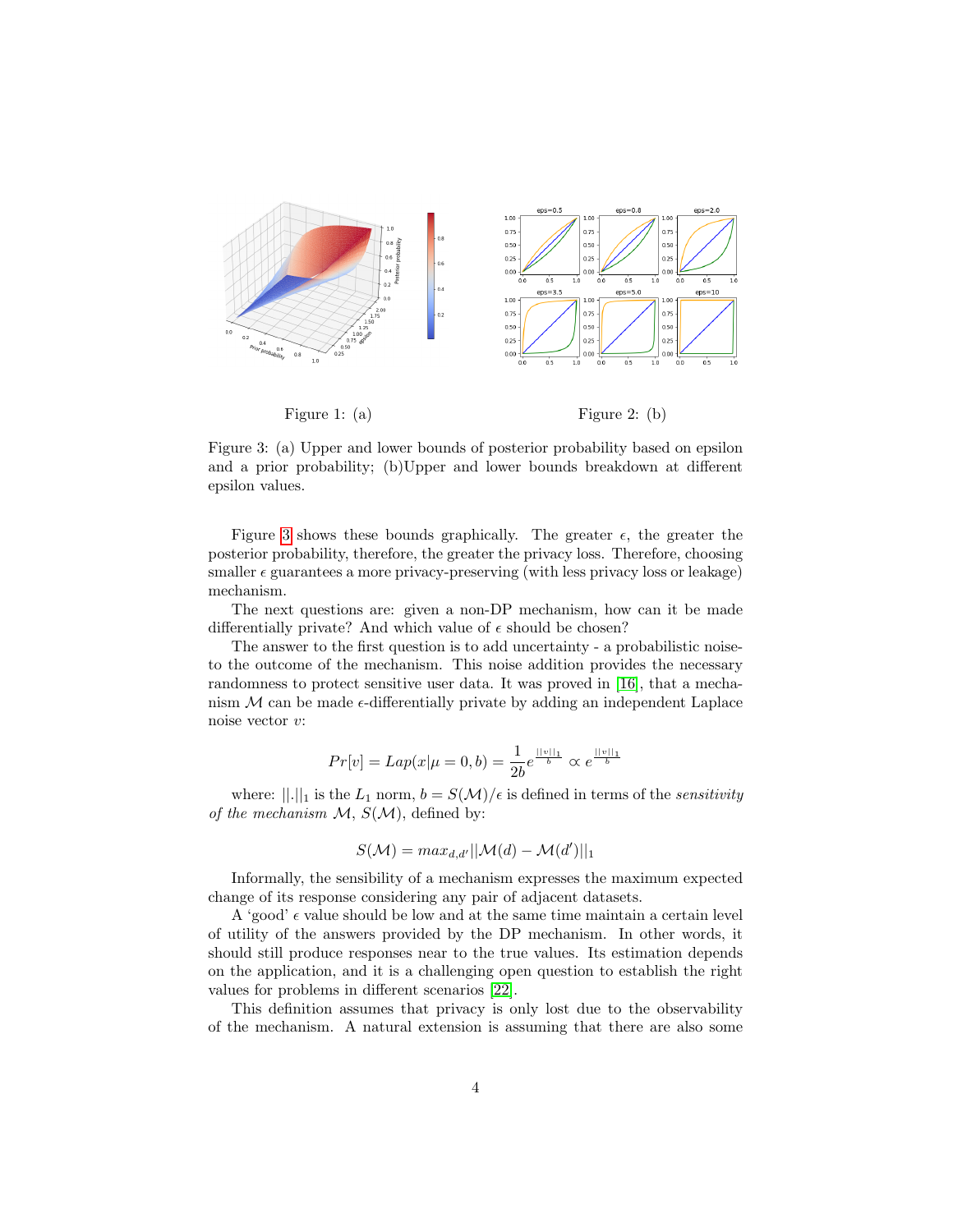uncontrolled events that can affect privacy. This notion of uncontrolled risk is captured in the definition of  $(\epsilon, \delta)$ -DP as follows [\[23\]](#page-23-3):

**Definition 2** ( $(\epsilon, \delta)$ -**DP**) A randomized mechanism of function  $\mathcal{M}: \mathcal{D} \to \mathcal{R}$ with domain D and range R satisfies  $(\epsilon, \delta)$ -differential privacy if any two adjacent inputs  $d, d' \in \mathcal{D}$  and, for any subset of outputs  $\mathcal{X} \subseteq \mathcal{R}$ , it holds that:

$$
Pr[M(d) \in X] \le e^{\epsilon} Pr[M(d') \in X] + \delta
$$

In this case,  $\delta$  is a variable representing the probability that DP is broken by factors external to the DP mechanism. As for  $\epsilon$ , we would like to set  $\delta$  to a very low value. To avoid the worst-case scenario of always violating privacy of a δ fraction of the dataset, the standard recommendation is to choose  $\delta \ll 1/N$ or even  $\delta = neg(1/N)$ , where N is the number of contributors. This strategy avoids the possibility of one particularly devastating outcome, but other forms of information leakage may remain [\[24\]](#page-23-4).

## 2.1 Features of differential privacy

.

In addition to permit attack modelling, the above definition of DP allows to quantify privacy loss and satisfy multiple mathematical features:

- Composability: Differential privacy composability states that the joint distribution of differentially private mechanisms are also differentially private [\[25\]](#page-23-5):
	- •Sequential: If there are *n* independent mechanisms:  $M_1, \ldots, M_n$ , whose privacy guarantees are  $\epsilon_1, \ldots, \epsilon_n$ -differential privacy, respectively, then any function  $g(\mathcal{M}_1, \ldots, \mathcal{M}_n)$  is  $\sum_{i=1}^n \epsilon_i$ -differentially private.
	- •Parallel: If the previous mechanisms are computed on disjoint subsets of the database then the function g would be  $(\max_i \epsilon_i)$ -differentially private.

This means that we can combine DP-mechanisms and still estimate the privacy loss of the combined mechanisms.

Robustness to post-processing: Any deterministic or randomized function f defined over the image of a  $(\epsilon, \delta)$ -differentially private mechanism M is also differentially private, that is  $f(\mathcal{M})$  is also a  $(\epsilon, \delta)$ -differentially private mechanism.

This means that we can use the output of a DP mechanism in any other process and the final result will not reveal more than what was already revealed by the DP-mechanism.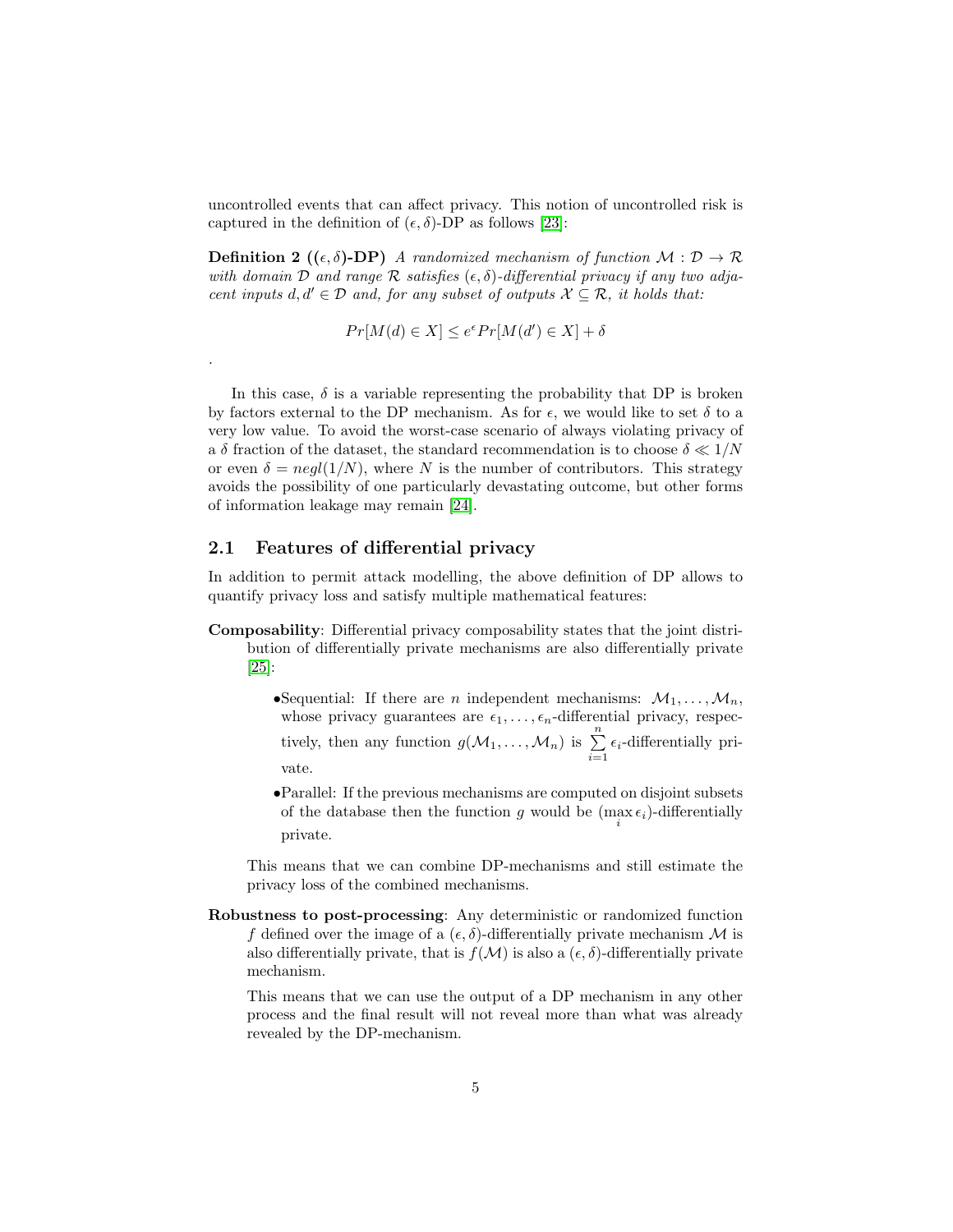Group privacy: According to [\[26\]](#page-23-6), if we would like to protect databases differing in c rows (that is, avoiding that an attacker with auxiliary information can deduce if the dataset contains the information of  $c$  participants), we only need to bound the privacy value as  $\epsilon c$  instead of  $\epsilon$ , in this case, for  $d_1, d_2$  differing on c items:

$$
Pr[M(d_1) \in X] \le e^{\epsilon c} Pr[M(d_2) \in X] + \delta
$$

So, every group of c items is  $\epsilon$ -differentially private protected and each item is  $\frac{\epsilon}{c}$ -differentially private protected.

These features combined mean DP is a comprehensive framework for privacy whose tools allows: 1) measurement of the privacy guarantee that a system provides and 2) understanding of its interaction with other DP and non-DP mechanisms. Intense research has been directed towards defining other types of DP mechanisms and/or describing variants that consider other elements besides epsilon, to define more realistic or useful DP-mechanisms.

# <span id="page-5-0"></span>3 Differential privacy mechanisms

We have previously described Laplace mechanisms, but there are other probability distribution functions that have been proved useful as differential privacy mechanisms, such as:

- Gaussian mechanism: Very similar to Laplace mechanism, but it adds Gaussian noise instead of Laplacian noise, and it needs parameter  $\delta$ 0 (which is an acceptable assumption). Although the general accuracy of gaussian mechanism is lower than the Laplacian, it has gained great attention, for example in ML applications, since L1 or L2 norm are both acceptable sensibility functions, and the noise it produces at the point of the true value is lower than in the Laplace case, which improves the accuracy of the mechanism if the sensibility is low [\[26,](#page-23-6) [27\]](#page-23-7)
- Geometric mechanism: This mechanism draws noise from the doublegeometric distribution, which is the discrete version of the Laplace distribution. It only protects count queries, but the specialization improves performance over the more general Laplace mechanism [\[28\]](#page-23-8)
- Uniform mechanism: The uniform noise distribution is near optimal and it can be seen as a special case of the bounded Laplace mechanism in a regime with  $\epsilon = 0$ . [\[29,](#page-23-9) [30\]](#page-23-10)
- Binary mechanism: Given a binary input value, the mechanism randomly decides to flip the binary value or not, in order to satisfy differential privacy [\[31\]](#page-23-11).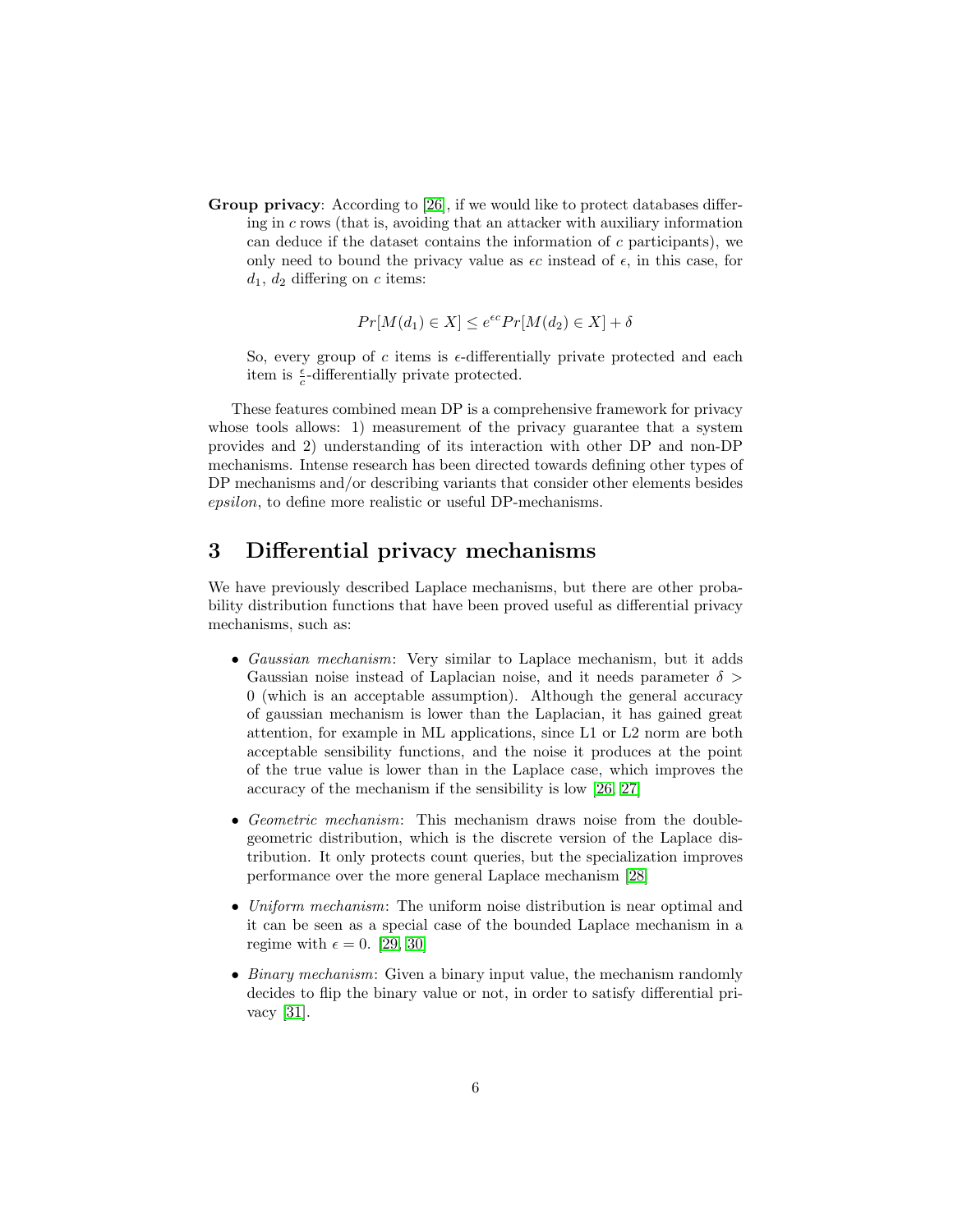- Exponential mechanism: Achieves differential privacy on numerical and categorical inputs, by randomly choosing an output value for a given input value, with greater probability assigned to the values that are closer to the input, as measured by a given utility function [\[32\]](#page-23-12).
- Bingham mechanism: Uses Bingham distribution for estimating the first eigenvector of a covariance matrix [\[33\]](#page-24-0).

A large survey of applications of DP in multiple industry setup scenarios can be seen at [\[34\]](#page-24-1). and notable implementations of the above mechanisms (and the variations explained in Section [4\)](#page-6-0) are available at:

- https://github.com/IBM/differential-privacy-library
- https://github.com/google/differential-privacy
- https://github.com/yuxiangw/autodp, and
- https://github.com/opendp/smartnoise-core
- https://github.com/tensorflow/privacy

DP is not hard to use, and the data holder can maintain the original data but share analysis over these data with a certain privacy guarantee, that is controlled according to the DP parameters. However, the DP results have a reduced utility with respect to using a non DP procedure. Selecting the right parameters to compensate the trade-off between privacy and accuracy is a tough problem. Finally, due to the dimensionality curse, the more data needs to be freed in a DP fashion, the more difficult this trade-off become. Therefore, a lot of research has been done to define mechanisms or scenarios whose conditions allow to identify tighter privacy loss bounds.

# <span id="page-6-0"></span>4 Other variants of Differential privacy

There are more than 200 variants and extensions of DP definitions in the literature, each of them focused on different scenarios, datatypes and attacker models. A brilliant taxonomy of these variants with formal definitions, axioms and theorems that relate to them can be found at: [\[18\]](#page-22-14). In this work the DP definitions are partitioned into the following seven categories depending on which features of the original definition were modified:

Quantification of privacy loss: Whilst the original definition of privacy loss (that considers only the parameter  $\epsilon$ ) models the risk of the worst-case scenario, additions such as considering a small probability error  $\delta$  are more natural and offer better composition properties. Particular attention has been given to averaging the privacy loss (using other measures of divergence obtained by the privacy mechanism, such as Kullback-Leibler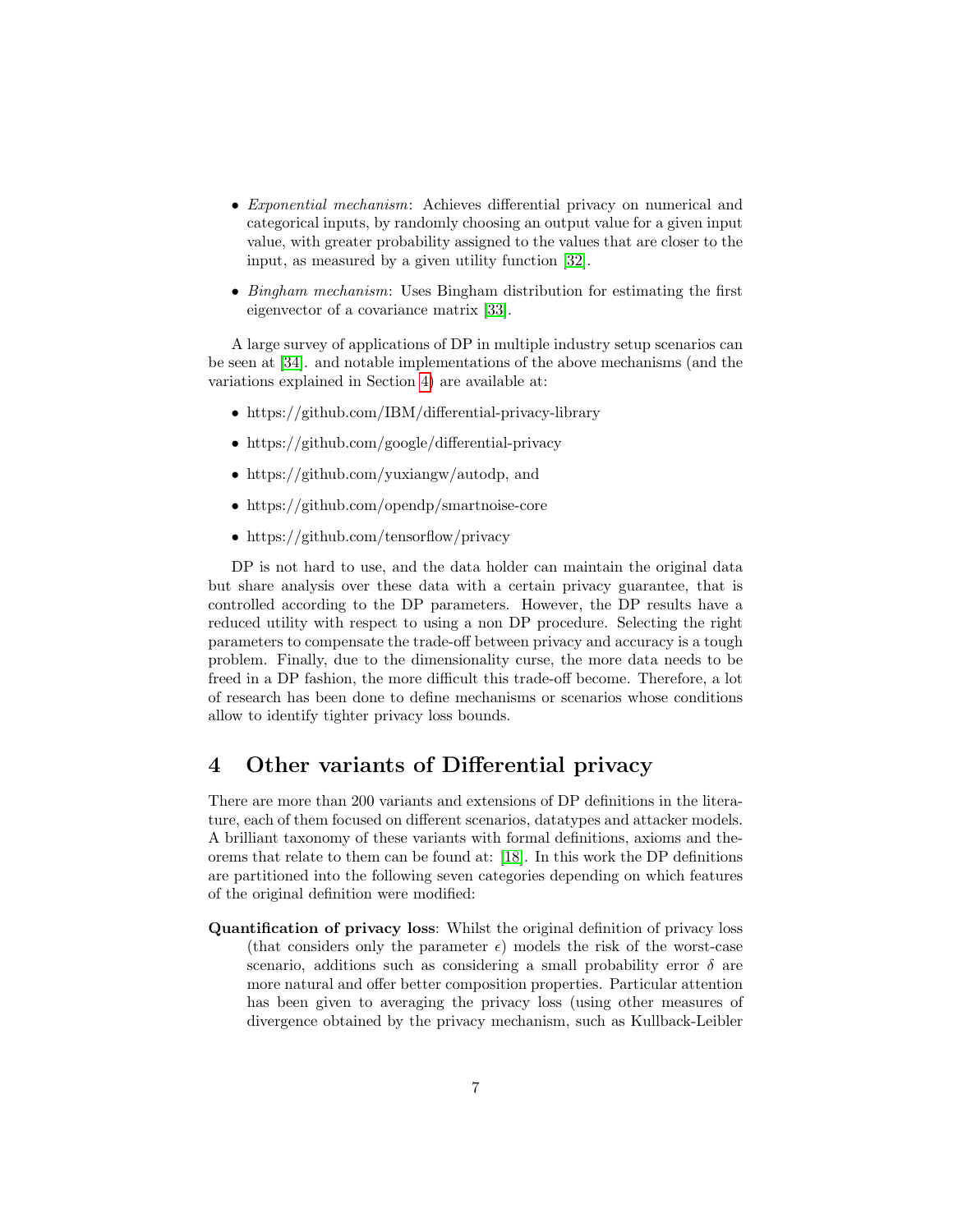or the Renyi-divergence  $[24]$ <sup>[1](#page-7-0)</sup>). It is also worth mentioning the case of controlling the privacy loss of the tail of the distributions, in which both average and rare cases are private-preserved.

- Neighbourhood definition: these variants are based on changing the definition of sensitivity, e.g. by increasing or reducing the number of rows that two adjacent datasets can differ on, adding a policy that specifies which records are sensitive, or applying the definition to a particular datatype.
- Variance of the privacy loss: in DP  $\epsilon$  is applied uniformly, but in practice some users require more protection than others. Some definitions allow the privacy loss to vary across users either explicitly (using an user acceptance level) or implicitly (by averaging the risk or leaving some users at risk).
- Background knowledge: normally, it is assumed the attacker to have full knowledge of the dataset, and their only uncertainty is if a user belongs to the dataset or not. Instead of using adjacent datasets, these types of DP consider the existence of certain probability distributions on the data that is used to simulate the attacker's knowledge and restrict the privacy guarantees. This is an active area of research, but not currently used in practice as there is no guarantee about the limited attacker background knowledge.
- Change in formalism: other statistical formalisms have been proposed, for example using hypothesis testing where DP is interpreted as the probability of an attacker to know that a particular outcome comes from a dataset or its neighbourhood dataset. This type of formalism have evolved on the f-differential privacy, that guarantees the composition of any mechanisms and provides an exact formula for composition, therefore gaining a lot of practical attraction in the SOTA DP-libraries.
- Relativization of knowledge gain: beyond the probabilistic information bounded by DP, information can be leaked in other ways. These other types of information leakage can be modelled using auxiliary functions or algorithms.
- Computational power: these variants consider that the computational power an adversary has can lead to a different privacy guarantee level. Limited computational power is a reasonable assumption, but for a large class of queries or algorithms, it cannot provide significant benefits over classical DP in a typical client-server setup, thus, existing works are focused on federated settings [\[35\]](#page-24-2).

Some works extend the concept of DP based on a mix of the above categories or scenarios. They are also discussed in [\[18\]](#page-22-14).

<span id="page-7-0"></span> $1$ Renyi-DP strong interpretation along with the well-suited composition of heterogeneous mechanisms have made Renyi-DP one of the most popular frameworks for privacy. See <https://www.johndcook.com/blog/2018/11/21/renyi-differential-privacy/> for a concise description of the Renyi-DP.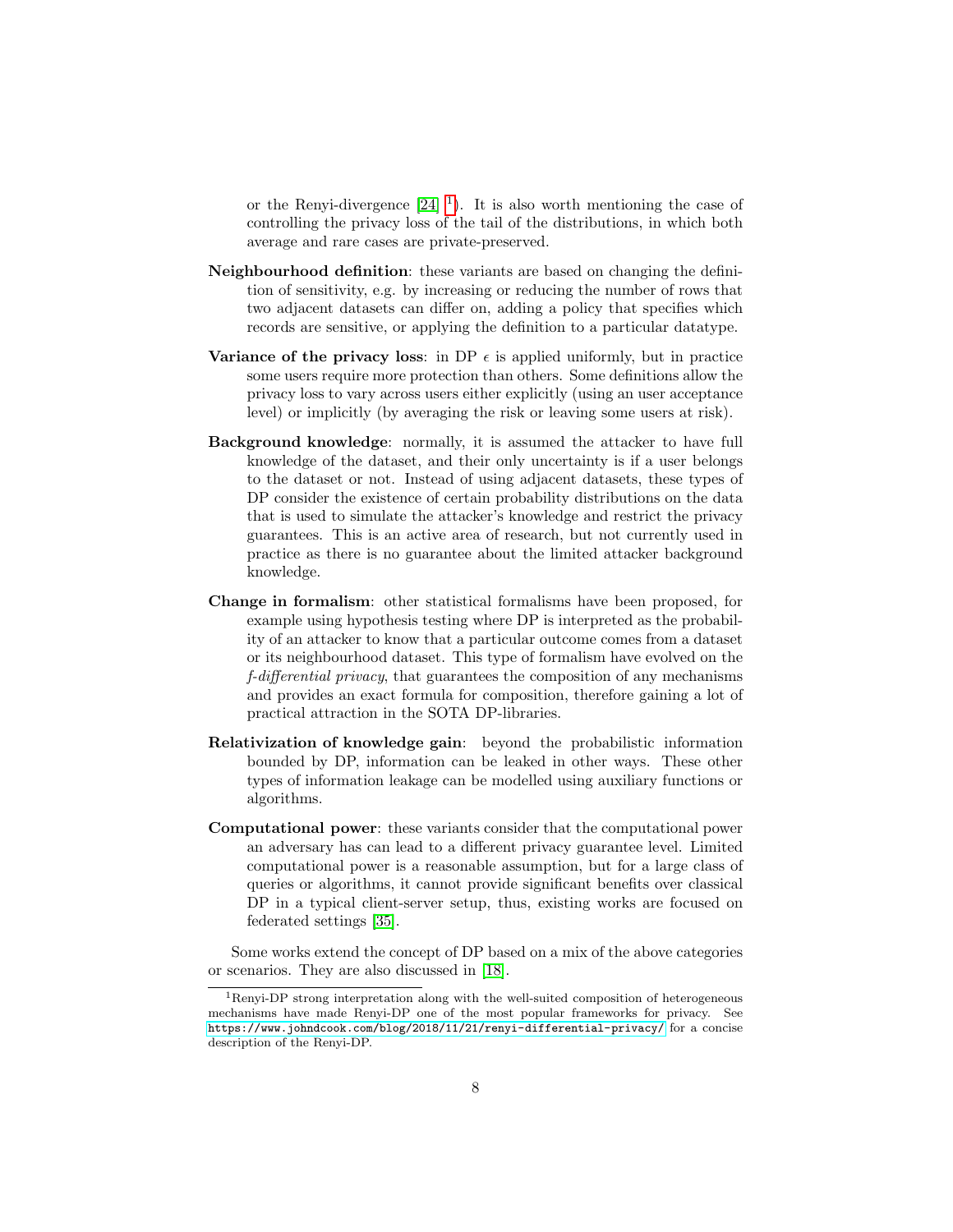## 5 DP techniques in ML

Thanks to the post-processing feature of DP, we can apply DP techniques at various stages of the ML process and still achieve a differentially private final model. DP can be applied to: 1) the datasets during data preprocessing, 2) optimization algorithm whilst training the model parameters, 3) the result of the loss function just before updating parameters or 4) the final trained parameters. Surveys about DP applied to classical ML algorithms (such as Naive Bayes, Linear Regression, classification, Support Vector Machines, dimensionality reduction and time series) can be found in [\[36\]](#page-24-3), and [\[37\]](#page-24-4).

In this section we will focus on general methods that can be used in a broader list of ML algorithms instead of a particular one. In Section [5.1,](#page-8-0) the extensions of ML optimization algorithm stochastic gradient descent (SGD) and the ensemble techniques to convert them into DP mechanisms, given way to DP-SGD and the ensemble-DP framework, which have led to Private Aggregation of Teacher Ensembles (PATE), a well recognised DP framework in ML. Then, in Section [5.2](#page-11-0) we introduce a second path to obtain privacy in ML, through the use of synthetic data instead of real data and its solution by using Generative Adversarial Networks (GAN) and combining it with the PATE algorithm (PATE-GAN).

### <span id="page-8-0"></span>5.1 Ensemble-DP and DP-SGD

One of the first works towards this direction appears in [\[20\]](#page-23-0). In this paper, the authors propose an ensemble-DP framework. It works by first applying a strong privacy-preserving mechanism to the dataset and then using an ensemble classifier on top of the perturbed data. It introduces an association between data utility and increasing the number of weak decision tree learners, where a combined adjustment of the privacy parameters and an increase in the number of weak learners in the ensemble compensated for the increase in classification error after application of DP. Multiple DP-ML applications rely on this framework, due to its simplicity.

Since most ML algorithms optimize an objective function that minimizes the learning error using stochastic gradient descendent (SGD), and given that SGD is inherently a random mechanism, creating a differentially private SGD is a good foundation for the task.  $DP-SGD$  was formulated in [\[19\]](#page-22-15) and we have reproduced in Algorithm [1.](#page-9-0) As with SGD, the algorithm begins randomly assigning parameters  $\theta$  of the model and then iteratively updating them according to the loss function  $\mathcal{L}(\theta)$ . The difference is that in the DP-SGD, at each iteration the gradient is computed for a random subset of examples, then clipped with the L2 norm of the gradients and a gaussian noise is added to protect privacy. The number of iterations, T, satisfies  $T \gg N/B$ , where N is the number of examples and  $B$  is the mini-batch size, to guarantee each sample is used multiple times during the training, .

Notice that the algorithm is expressed in function of a noise scale, and the value of  $\epsilon$  is computed by using the *moment accountant method* that was de-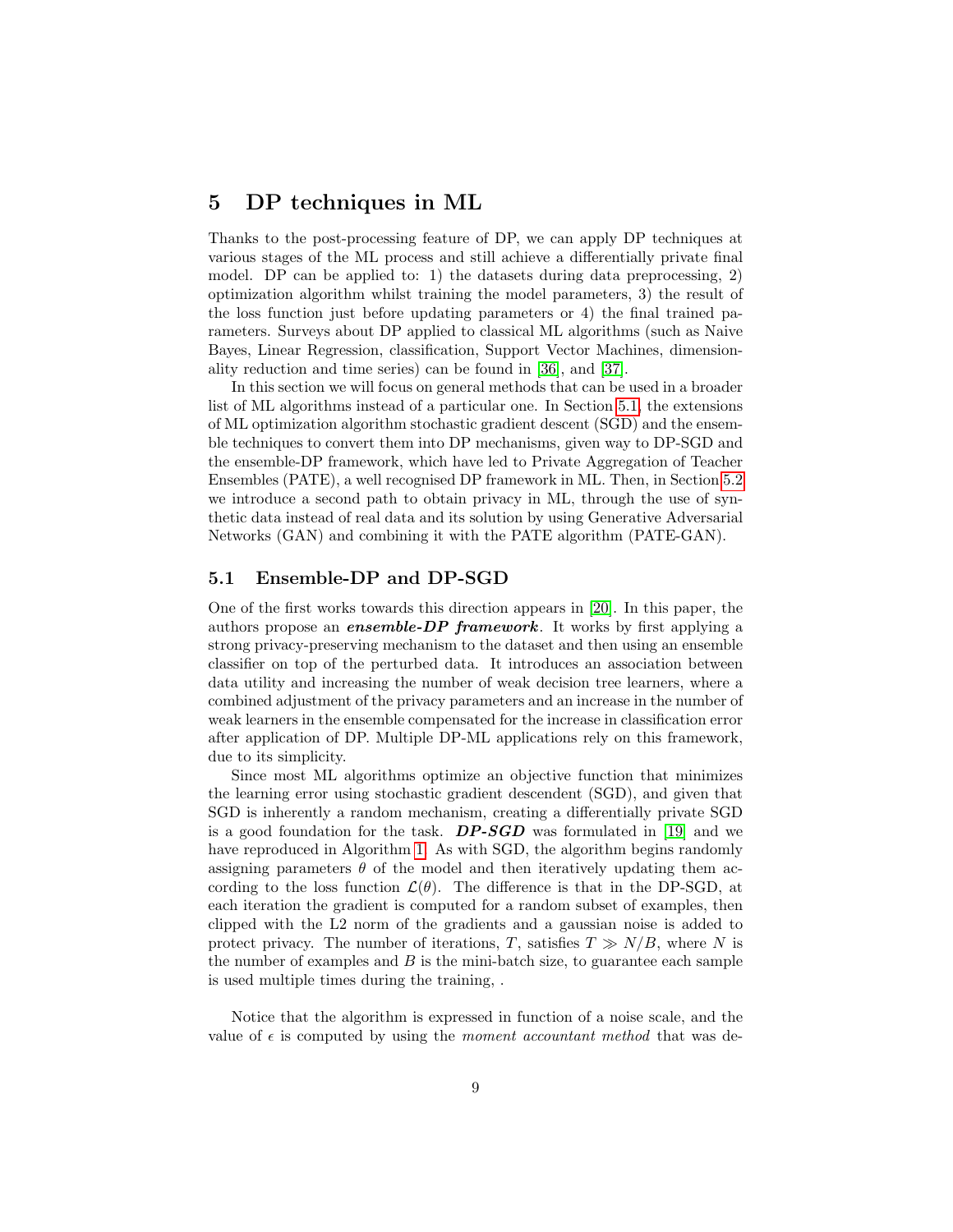### Algorithm 1: DP-SGD: Differentially-private stochastic gradient descent

## <span id="page-9-0"></span>Input:

- Training data:  $\mathcal{D} = {\mathbf{x}_1, \dots, \mathbf{x}_N}$
- Loss function:  $\mathcal{L}[\theta] = \frac{1}{N} \sum_i \mathcal{L}(\theta, \mathbf{x}_i)$
- learning rate;  $\eta_t$
- $\bullet\,$ noise scale: $\sigma$
- $\bullet$  batch size:  $B$
- gradient norm bound: C

**Output:** Final parameters:  $\theta_T$ 

**1** Initialize  $\theta_0$  randomly

$$
2 \text{ for } t = 1, \ldots, T \text{ do}
$$

3 Randomly sample a batch  $\mathcal{D}_t \subset \mathcal{D}$  with sampling probability  $B/N$ 

- 4 Compute the gradient  $\mathbf{g}_t[\mathbf{x}_i] = \nabla_{\theta} \mathcal{L}[\theta_{t-1}, \mathbf{x}_i]$  for each  $\mathbf{x}_i \in \mathcal{D}_t$
- 5 Clip the gradients:

$$
\mathbf{g}_t[\mathbf{x}_i] \leftarrow \frac{\mathbf{g}_t[\mathbf{x}_i]}{\max\left[1, \frac{\|\mathbf{g}_t(\mathbf{x}_i)\|}{C}\right]}\tag{1}
$$

6 | Add noise  $\xi_{i,t} \sim \text{Norm}_{\xi_{i,t}}[\mathbf{0}, \sigma^2 C^2 \mathbf{I}]$ 

$$
\mathbf{g}_t[\mathbf{x}_i] \leftarrow \mathbf{g}_t[\mathbf{x}_i] + \xi_{i,t} \tag{2}
$$

7 Average the clipped, noisy gradients

$$
\bar{\mathbf{g}}_t = \frac{1}{B} \sum_{x_i \in D_t} \mathbf{g}_t[\mathbf{x}_i]
$$
 (3)

<sup>8</sup> Take a step in the gradient direction

$$
\theta_t \leftarrow \theta_{t-1} - \eta_t \bar{\mathbf{g}}_t \tag{4}
$$

**9** The overall privacy cost  $(\epsilon, \delta)$  can be computed by using a privacy accounting method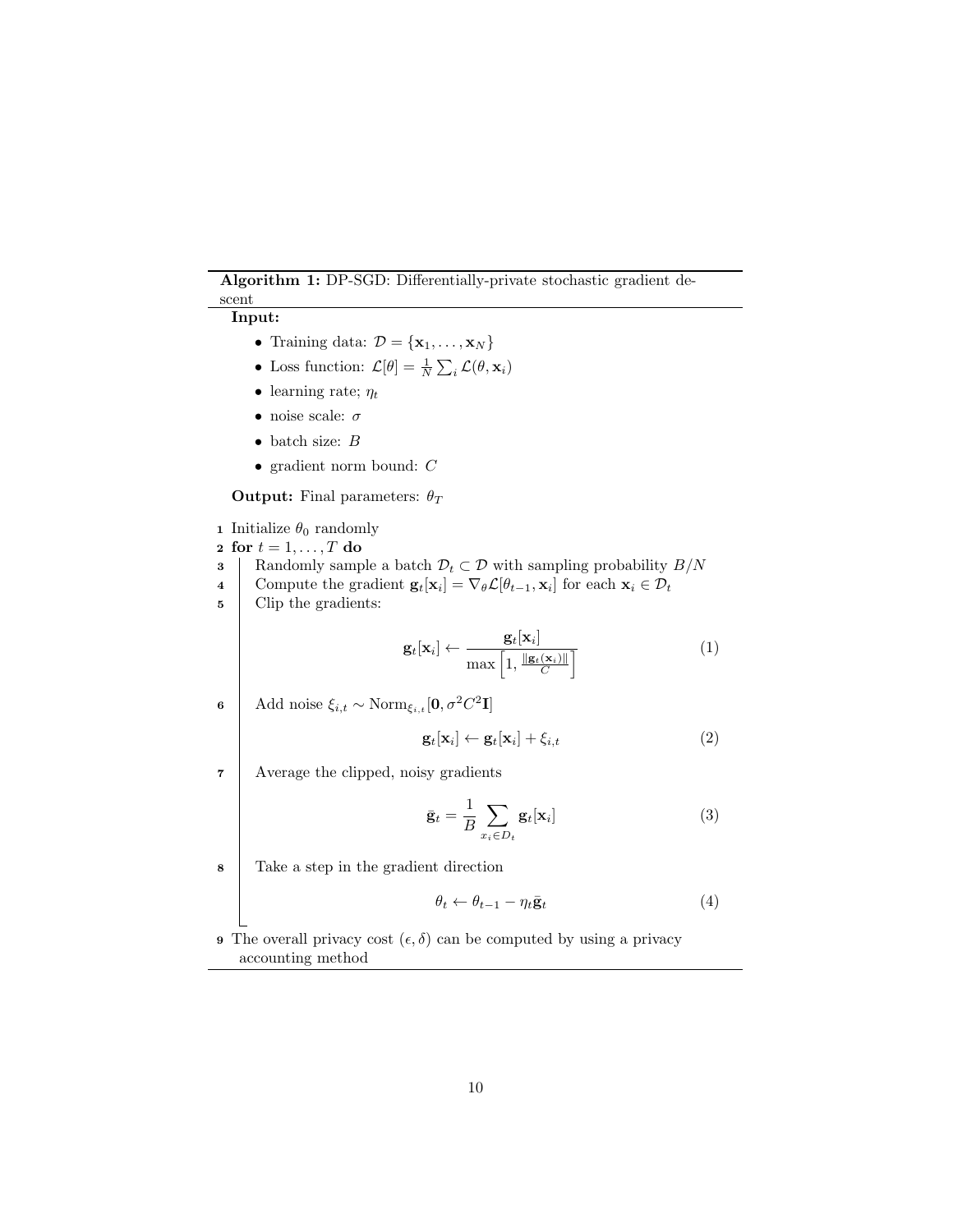scribed in the same paper to keep a better track of the privacy loss. Besides, for a fixed level of differential privacy, there is a connection between the amount of noise  $\sigma$  and the amount of clipping C. A larger value of C does less clipping, but requires more noise to retain the same degree of privacy (compensating the effect of sensitive values). Specifically, it was proved that the Algorithm [1](#page-9-0) is  $(\epsilon, \delta)$ -DP when using  $\sigma = \Omega(q \frac{\sqrt{T \log(1/\delta) \log(T/\delta)}}{\epsilon})$  $\frac{\partial \log(1/\theta)}{\epsilon}$ , being  $q = B/N$ , sampling probability.

An important outcome of this paper is that in their experiments, DP-SGD improved generalization performance and that the gap between training and testing accuracy tended to be smaller, particularly for small privacy budgets.

Another paper, [\[21\]](#page-23-1), mixes the ideas in the ensemble-DP framework and DP-SG in a proposal known as the PATE algorithm. The PATE framework basically allows a public model to learn by noisily ensembling the predictions of multiple models. In this setup it is assumed that there is a private dataset  $\mathcal{D}$ , a private model PrM and a public unlabelled dataset  $\mathcal{UD}$ . The private dataset is split in multiple parts to produce multiple teacher models  $f_i$ . An ensemble model, called aggregate teacher  $f$ , is defined as noisy voting of the teacher models and then, used to produce a private labelled dataset  $\mathcal{D}'$  from the public unlabelled one.  $\mathcal{D}'$  is then used to train a public model that is called the student model. Notice that 1) the labels produced by the aggregate teacher are never revealed, nor are the parameters of the teacher models; 2) aggregate model as well as the labels are differentially private thanks to the added noise, but the privacy budget of the model is limited and possibly expended during the predictions; 3) the produced differentially private dataset can now be used to generate any student model that is also differentially private by the postprocessing property of DP. A general overview of the whole data process in PATE Algorithm is described in Figur[e4.](#page-10-0) Details are provided in Algorith[m2.](#page-11-1) PATE[2](#page-10-1) and the following improvements in [\[38\]](#page-24-5) have shown that this framework produces higher test set accuracy with lower privacy budgets.



<span id="page-10-0"></span>Figure 4: General architecture and data processing of PATE algorithm

<span id="page-10-1"></span> $2C$ ode available at: [https://github.com/tensorflow/privacy/tree/master/research/](https://github.com/tensorflow/privacy/tree/master/research/pate_2018) [pate\\_2018](https://github.com/tensorflow/privacy/tree/master/research/pate_2018).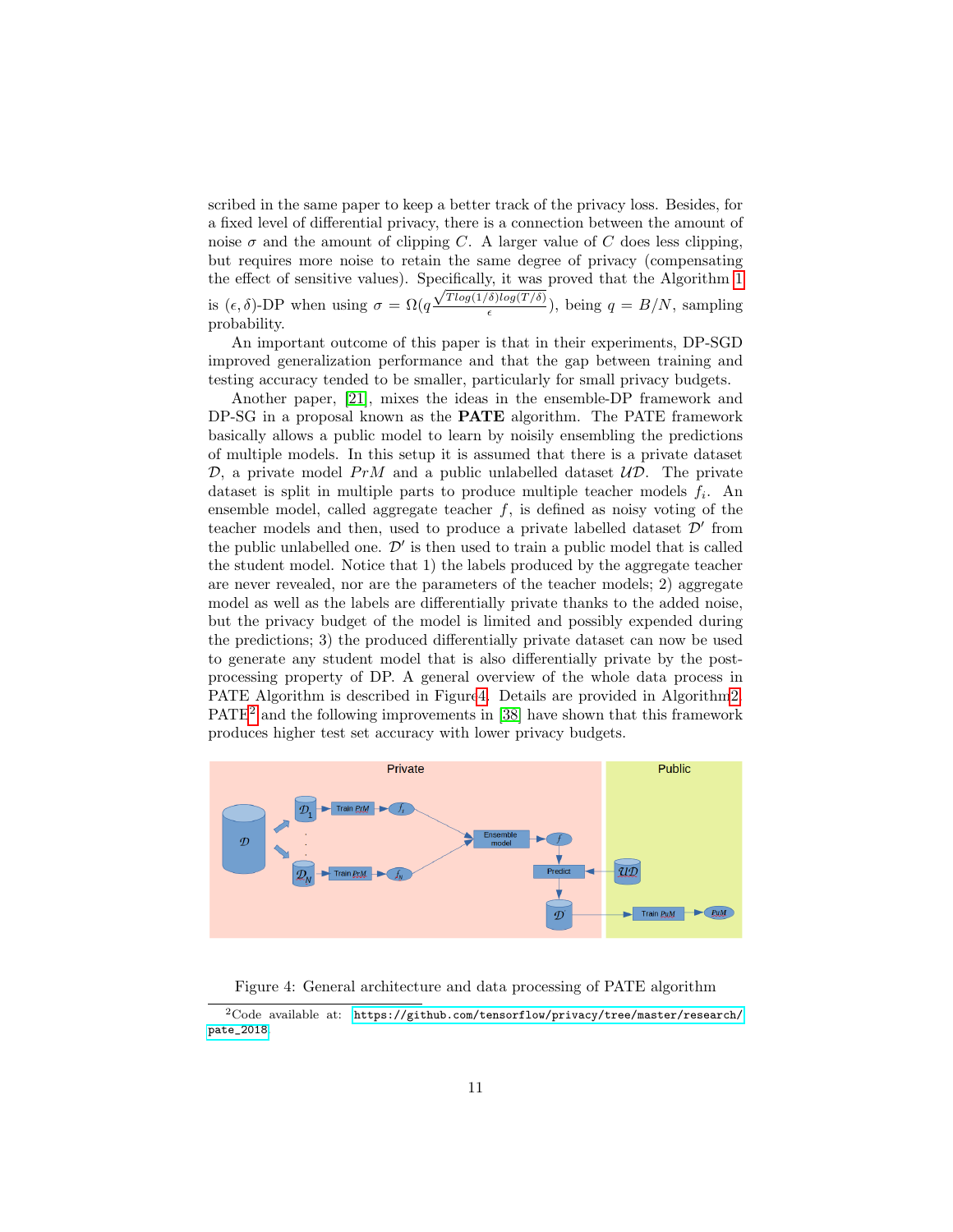#### Algorithm 2: PATE: Private Aggregation of Teacher Ensembles

#### <span id="page-11-1"></span>Input:

- Training data: D
- Number of splits: N
- Private model:  $PrM$
- Public model:  $PuM$
- Public unlabelled data:  $\mathcal{UD}$

**Output:** Final parameters:  $\theta_T$  of PuM

- 1 Split randomly the dataset D in N parts,  $\mathcal{D} = {\mathcal{D}_1, \ldots, \mathcal{D}_N}$
- 2 for  $i = 1, ..., N$  do
- 3 Generate  $f_i$  by training  $PrM$  with the subset  $\mathcal{D}_i$
- 4 Generate the aggregate teacher model, a noisy ensemble voting model:  $f[x] = \operatorname{argmax} \left[ \sum_i [f_i[x] = j] + \xi \right]$ , with  $\xi \sim Lap[\epsilon^{-1}]$ j
- 5 Produce  $\mathcal{D}'$  a private labelled dataset by using f to label  $\mathcal{UD}'$
- 6 Use  $\mathcal{D}'$  to train  $PuM$ . Let  $\theta_T$  be the trained parameters of  $PuM$

This algorithm showed another direction in private ML; instead of creating differentially private models, we could produce differentially private datasets that can be used to train differentially private models.

Yet another direction in private ML is model creation based trained with synthetic data instead of using real data. Synthetic data generation systems aim at mirroring the statistical distributions of the original data without revealing information of any particular data instance. But, generating private synthetic data is known to be hard in the worst case [https://eccc.weizmann.](https://eccc.weizmann.ac.il/report/2010/017/) [ac.il/report/2010/017/](https://eccc.weizmann.ac.il/report/2010/017/) and therefore it is necessary to use techniques such as Generative Adversarial Network (GAN), a type of NN designed to simulate (or recreate) noisy examples that follow the patterns of an input dataset. This is the topic of the following section.

### <span id="page-11-0"></span>5.2 DP GAN models: DP-GAN and PATE-GAN

The general architecture of a GAN model is shown in Figure [5.](#page-12-0) It is composed of two Neural Networks (NN): the generator and the discriminator. The generator model  $G(z, \zeta)$  is a network with parameters  $\zeta$  that generates samples similar to real examples x from a random vector  $z$ ; the discriminator model is a network with parameters  $\phi$  that seeks to classify samples (those artificial generated by the generator model and the real ones  $x$ ) as real or fake. The two models are trained together using SGD: the discriminator uses the loss function in Eq. [5](#page-12-1) to get better at discriminating real and fake samples, and the generator uses the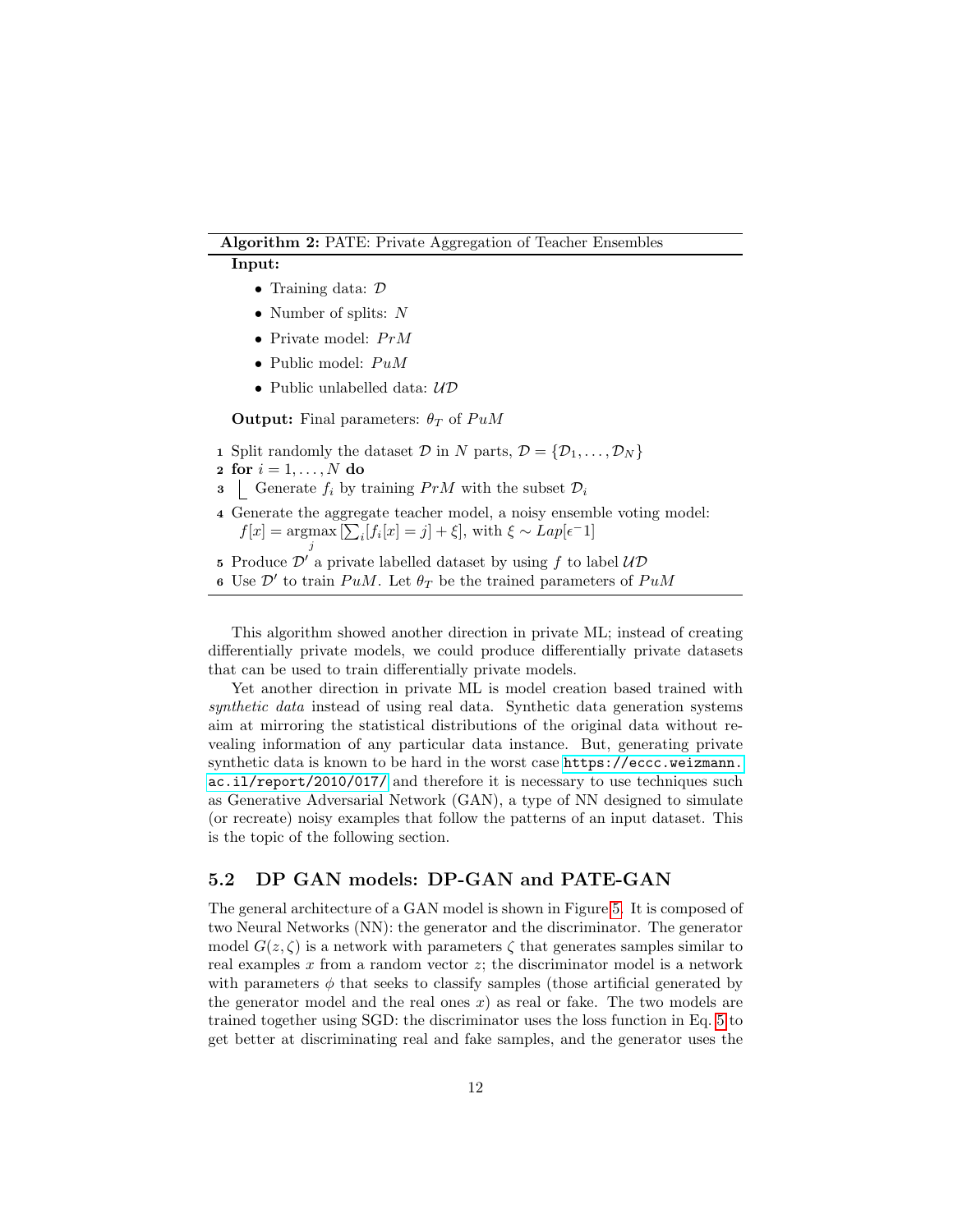loss function in Eq [6](#page-12-2) to learn to produce examples able to fool the discriminator. Once this two-player game has converged (when the discriminator model obtains a probability close to 0.5 for each fake/real class), samples can be generated by  $G(Z, \theta)$  from random vectors z.



<span id="page-12-0"></span>Figure 5: General architecture of a GAN

$$
\max_{\phi} \left[ \mathbb{E}_x[\log D(x,\phi)] - \mathbb{E}_z[\log D(G(z,\theta),\phi)] \right]
$$
 (5)

$$
\min_{\theta} \left[ -\mathbb{E}_z \left[ \log D(G(z, \theta), \phi) \right] \right],\tag{6}
$$

<span id="page-12-2"></span><span id="page-12-1"></span>DP-GAN [\[39\]](#page-24-6) applies DP-SGD method during the GAN training. The performance of DP-GAN is relatively poor in practice, but performance has been recently improving (see e.g. [\[40\]](#page-24-7), [\[41\]](#page-24-8)).

An extension of PATE for training GAN models which is known as **PATE**- $GAN<sup>3</sup>$  $GAN<sup>3</sup>$  $GAN<sup>3</sup>$  was proposed in [\[42\]](#page-24-9) and is described in Algorithm [3.](#page-13-0) The algorithms privately learn to discriminate fake from real labels using both private and generated data from the public generator. Then, teacher discriminators are ensembled to obtain the aggregate teacher; in turn, the aggregate teacher will use part of

<span id="page-12-3"></span> $^3{\rm See}$ <https://github.com/BorealisAI/private-data-generation> for an open-source toolbox that implements PATE-GAN and several other methods for private data generation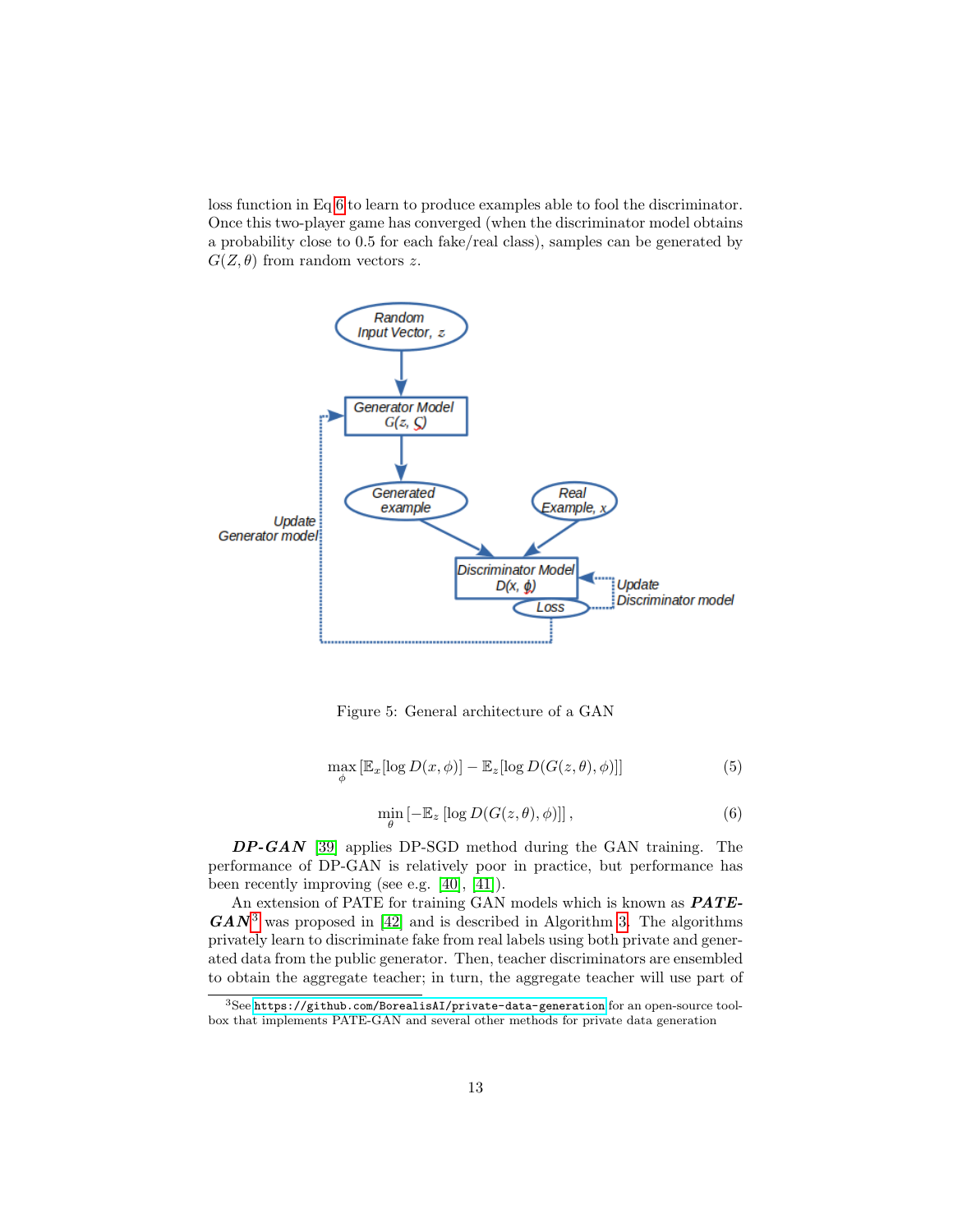its private budget to predict the labels of a new public generated dataset. Consequently, the public generated dataset and the new private labelled dataset are merged and shuffled to be used to train the public discriminator and generator. So, the whole PATE-GAN algorithm works by alternatively generating datasets (with the generator model) and use them to a) train the aggregate teachers and b) update the discriminator by mixing them with privately labelled datasets.

#### Algorithm 3: PATE-GAN

## <span id="page-13-0"></span>Input:

- Training data:  $D \cup D_{\mathcal{G}}$  where  $D_{\mathcal{G}}$  is a dataset generated by using the public generator model  $\mathcal{M}_{\mathcal{G}}$
- Number of splits: N
- Private model:  $\mathcal{M}_{pr}$
- Public GAN model with discriminatory model  $M_{\mathcal{D}}$ ; and generator model  $\mathcal{M}_G$

**Output:** Final parameters:  $\theta$  of  $\mathcal{M}_G$  and  $\phi$  of  $\mathcal{M}_D$ 

- 1 Split randomly the dataset  $\mathcal{D} \cup \mathcal{D}_G$  in N parts,  $\{\mathcal{D}_1, \ldots, \mathcal{D}_N\}$
- 2 for  $i = 1, \ldots, N$  do
- 3 Generate  $f_i$  by training  $\mathcal{M}_{pr}$  with the subset  $\mathcal{D}_i$
- 4 Generate the aggregate teacher model, a noisy ensemble voting model:  $f[x] = \operatorname*{argmax}_{j} \left[ \sum_{i} [f_i[x] = j] + \xi \right], \text{ with } \xi \sim Lap[\epsilon^{-1}]$
- 5 Produce a public dataset,  $\mathcal{D}'$ , using the generator model  $M_{\mathcal{G}}$
- 6 Produce  $\mathcal{D}''$ , a private generated dataset by using f to label  $\mathcal{D}'$
- 7 Use  $\mathcal{D}' \cup \mathcal{D}''$  to train  $\mathcal{M}_{\mathcal{D}}$  and  $\mathcal{M}_{\mathcal{G}}$
- $s$  if tr[a](#page-13-1)in has not ended<sup>a</sup> then
- **9** Generate another  $D_G$
- 10 Go Step 1

11 Let  $\theta$  and  $\phi$  be the parameters of public GAN model.

<span id="page-13-1"></span>"if  $M_{\mathcal{D}}$  and  $M_{\mathcal{G}}$  have converged or a maximum number of steps have been reached.

To evaluate the algorithm, the authors used the PATE-GAN algorithm to generate a dataset, and used this synthetic dataset to train a model, and assesses the quality if the PATE-GAN model using a real test dataset. PATE-GAN was significantly better than DP-GAN given the same privacy budget (although it was worse than training directly on the real data for some datasets), and only slightly worse than using the same method with a non-differentially private GAN. Therefore, it seems that the performance gap is caused by the GAN model itself and not from the DP mechanism. This constitutes an encouraging result in the area of DP and synthetic data generation.

Whilst the majority of this work has been applied to image processing with high success  $[43]$ , [44],  $[45]^4$  less work has been done in Natural Language

<span id="page-13-2"></span><sup>4</sup>See here: https://github.com/nashory/gans-awesome-applications for a curated list of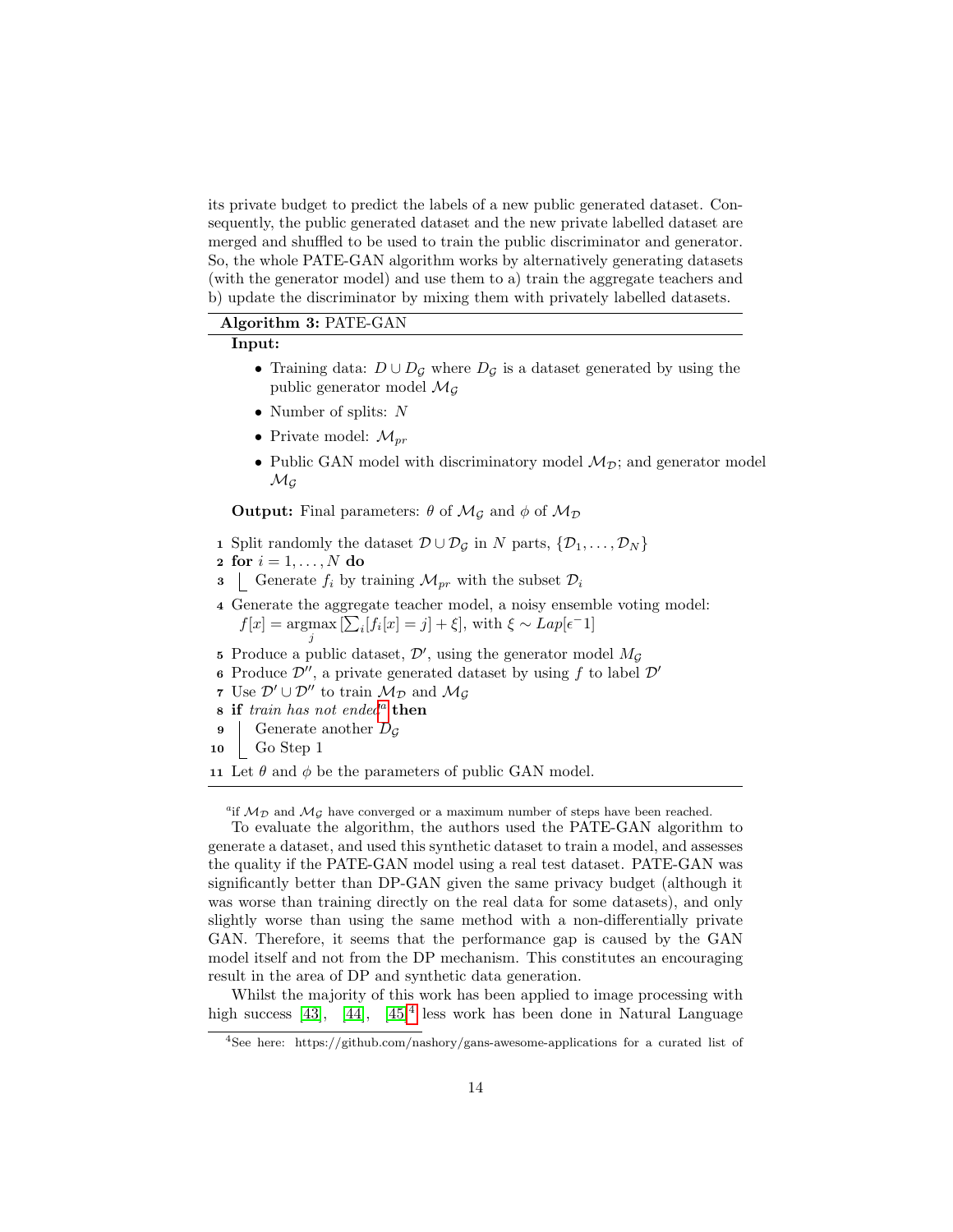

Figure 6: General architecture and data processing of PATE-GAN algorithm

#### Processing (NLP).

However, recent advances in this area are encouraging. Most of the work,  $[46, 47, 48, 49, 50, 51]$  $[46, 47, 48, 49, 50, 51]$  $[46, 47, 48, 49, 50, 51]$  $[46, 47, 48, 49, 50, 51]$  $[46, 47, 48, 49, 50, 51]$  $[46, 47, 48, 49, 50, 51]$  follows the proposal from  $[46]$  of mixing GANs with reinforcement learning, where the discriminator is trained to distinguish real from generated text samples and to provide rewards for the generator, which in turn is optimised via policy gradient. Rewards can contain also information about novelty and diversification of the texts such as in [\[50\]](#page-25-5). The instability of the reinforcement learning on discrete data have been addressed in [\[51\]](#page-25-6) (by training the generator using maximum likelihood estimators and changing the discriminator rewards more those samples near the word distribution of real texts) and their system shown a significant improvement on with respect to the previous works.

A new paradigm in [\[52\]](#page-25-7) challenges the generation of long and diverse texts by the use of Variational Modelling. Their proposal follows the mechanisms of natural writing: first, planing a script and then filling it up with sentences that are generated upon the resulting script and to consider the previously generated context. This proposal not only outperforms state-of-the-art baselines for long texts but also provides an interesting efficient approach, "decomposing long text generation into dependent sentence generation sub-tasks".

# <span id="page-14-0"></span>6 Local differential privacy

One problem with differential privacy is that even if the statistics obtained over datasets are noised by a trusted server to protect users details, the real values are still saved in the datasets themselves, and therefore users have to trust the database maintainer to keep their privacy [\[53\]](#page-25-8).

A stronger privacy guarantee can be offered for individual users in the local differential privacy (LDP) setting where: 1) there is no need of a centralized authority and 2) each user can encode and perturb their inputs before transmit-

GAN applications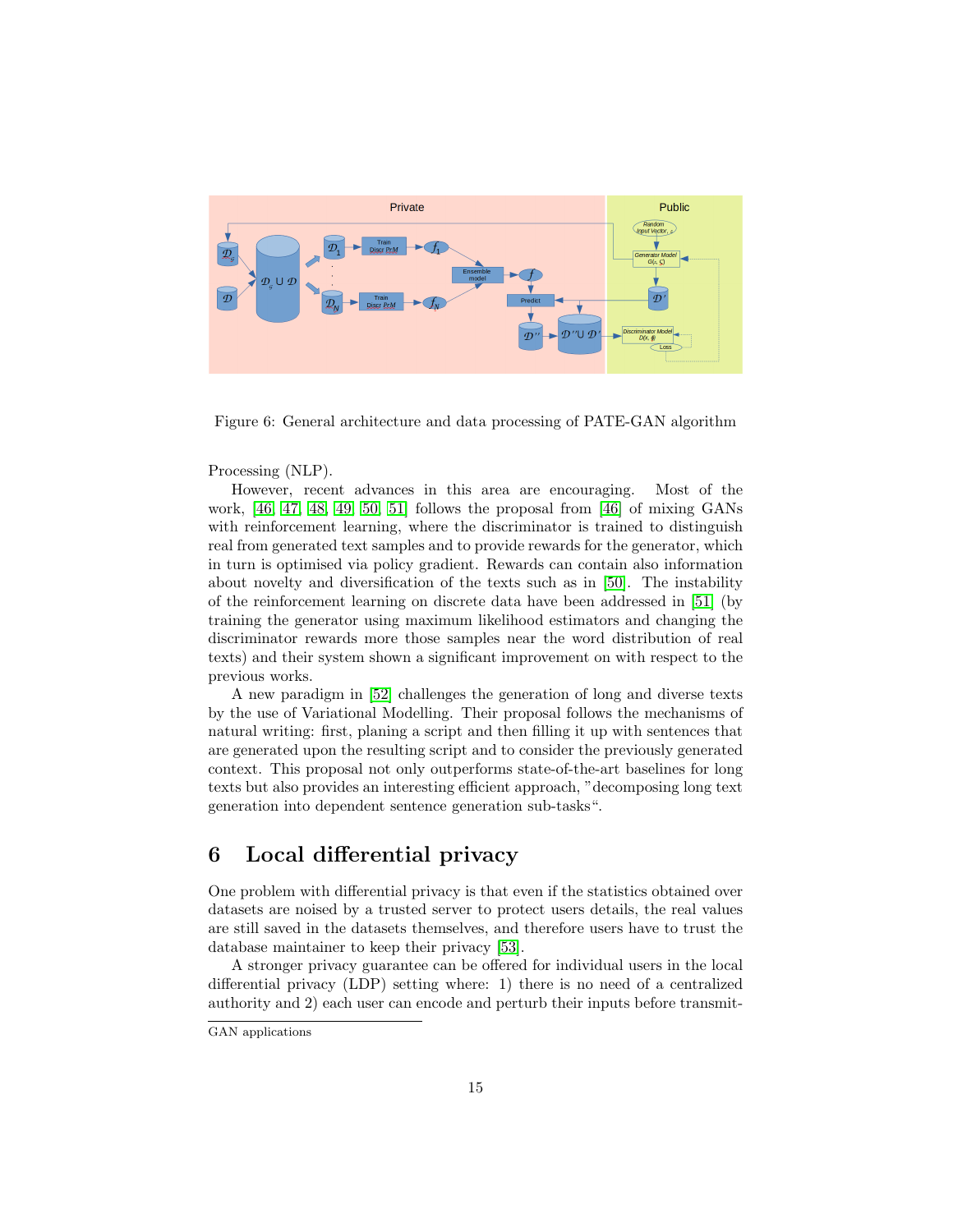ting them to the unstrusted server. The challenge with this setting is related to managing the overall variance of the perturbed input data the server receives, that in fact depends on the number of participants. So, most of the work on LDP has being applied to counting problems (training models in a LDP fashion is being addressed as Federated Learning with untrusted server as described in Section [7\)](#page-15-0):

- Frequency Oracles: Estimation of locally private frequency, i.e. given a domain  $\mathcal{D}$ , a frequency oracle protocol estimates the frequency of an element  $d \in \mathcal{D}$ . For example, we could collect how many females are in a dataset without revealing the gender of a specific user. An abstract frequency oracle protocol and multiple specific implementations on top of it are described in [\[54\]](#page-25-9), which also contains several improvements in accuracy over well-known protocols as RAPPOR from Google.
- Heavy hitting identification: In the case of large domains, instead of estimating the frequency of all of the elements  $d \in \mathcal{D}$ , we could estimate the frequency of the common domain elements (the heavy hitters). Efficient algorithms, such as TreeHist and Bitstogram are described in [\[55\]](#page-25-10).
- Itemset mining: Instead of computing frequency of single-valued inputs, this problem deals with the itemset mining in a local differential private settings. Specific algorithms can be found in [\[56\]](#page-25-11) and [\[57\]](#page-26-0).
- Private spatial data collection: Estimate the spatial distribution of users without revealing/saving the specific location of each user at a given time. A framework for this problem has been proposed in [\[58\]](#page-26-1).

A few libraries implementing these types of LDP problems are available at: [https://github.com/vvv214/LDP\\_Protocols](https://github.com/vvv214/LDP_Protocols) (all of the above methods), <https://github.com/Samuel-Maddock/pure-LDP> (for frequency oracle and heavy hitting) and [https://github.com/sisaman/LDP-mechanisms/](https://github.com/sisaman/LDP-mechanisms/blob/main/mechanisms.py) [blob/main/mechanisms.py](https://github.com/sisaman/LDP-mechanisms/blob/main/mechanisms.py) (for general types of mechanisms).

How to combine LDP with the classic centralized DP as well as the application of ML on the top of LDP (and Deep Learning in particular) are still open questions, however a few steps towards these directions have been provided, especially in a federated context [\[59\]](#page-26-2).

# <span id="page-15-0"></span>7 Privacy in Federated Machine Learning

Traditional ML uses the centralized approach of sending a full dataset to the datacenter or machine where the learning will take place. In the Federated Learning (FL) setup, model owners send their models to the data holders, so the data never leaves the data holder premises, and a global model is trained from the parameters learned locally. This setup is more secure (and some authors classify FL as a privacy-preserving methodology), but still there are several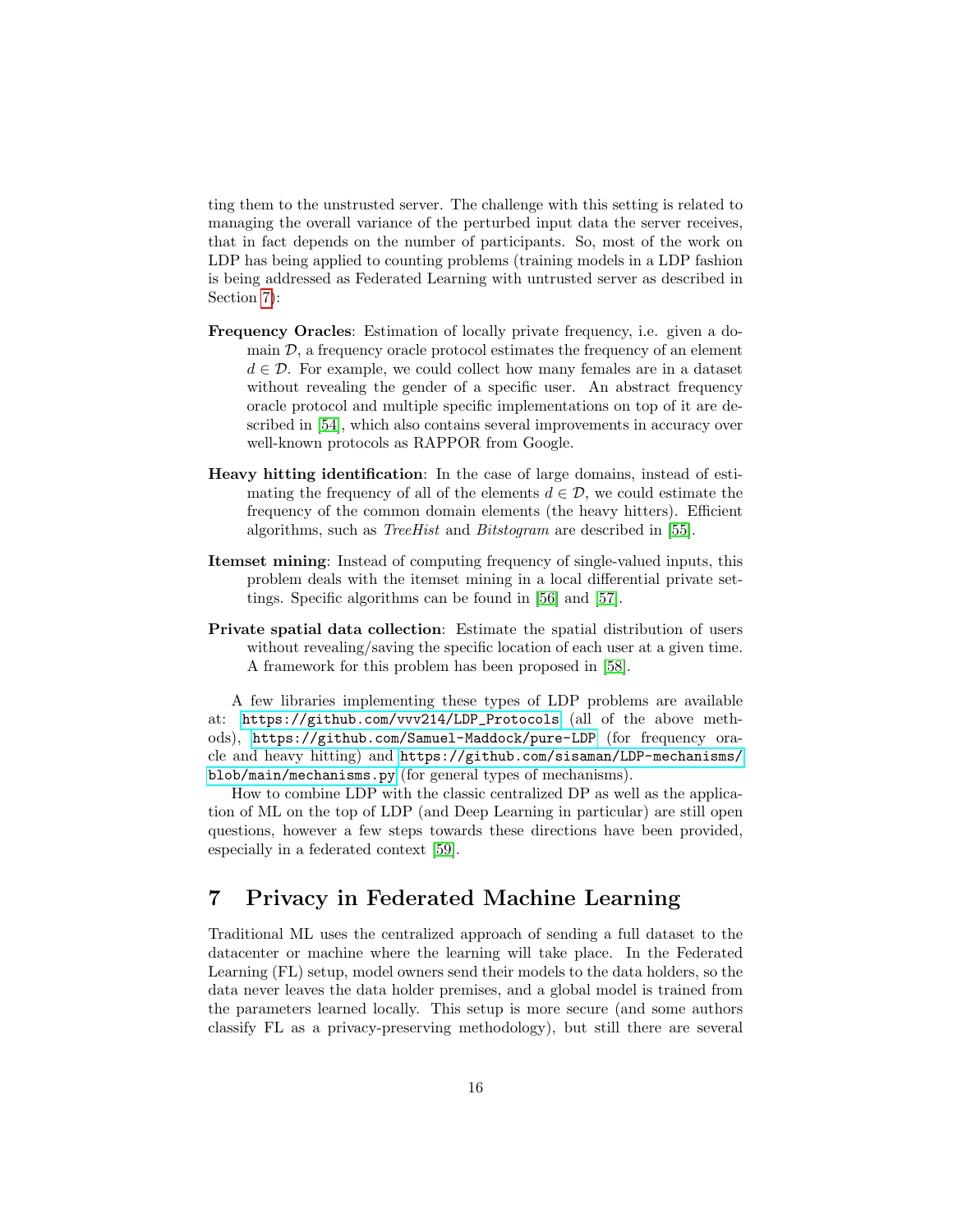types of attacks that can compromise data privacy (see section [7.1](#page-16-0) for more information about them).

There are three main flavours of FL:

- Centralized FL: Where there is a central server that orchestrate the different steps of the algorithm, coordinate all the participating nodes during the learning process and generates a global model. This setup can lead to a single point of failure in the aggregator side. To minimize privacy concerns local models are only sent to a trustable aggregator, in a framework known as Trustable FL (TFL).
- Decentralized FL: Where the nodes are able to coordinate themselves to obtain the global model. This setup prevents single point failures but orchestration is more difficult and performance may be affected by the network topology. Rollout and blockchain-based federated learning frameworks are examples of decentralised FL.
- Heterogeneous FL: where there are no assumptions about the independence and distribution of the data, types of devices, collaborative schemes and models interacting in the learning, but all these resources are optimized to produce a single global model. Please, refer to [\[60\]](#page-26-3) extended explanation and examples.

In the following section we describe the most important types of attacks to FL systems and in sections [7.2](#page-17-0) and [7.3,](#page-18-0) we will describe practical examples of privacy solutions in the centralized and decentralized FL using DP[5](#page-16-1) .

### <span id="page-16-0"></span>7.1 Attacks in Federated Learning

(Mainly taken from [\[61\]](#page-26-4))

Attackers in FL aim to identify the underlining training data or trigger a miss-classification on the final model. Many of them have been identified and coined [\[61,](#page-26-4) [62,](#page-26-5) [63\]](#page-26-6) as:

- Model Inversion: The aim is to reconstruct the training data. A potential attacker with access to target labels and model query, can query the final trained model to obtain the classification scores and reconstruct the rest of the data.
- Membership Inference: It uses similar strategy as the Model Inverse attack to identify if some data were part of the training dataset.
- Model Encoding: The attacker with access to the model tries to identify training data. In white-box models, the attacker uses the explainability/memorization power of the model to reveal training data; in black-box models, the attacker overfits the model to leak part of the target labels.

<span id="page-16-1"></span><sup>5</sup>Other privacy-preserving techniques described in the literature such as Secure Multiparty Computation (SMPC) and Homomorphic Encryption (HE) are out of the scope of this review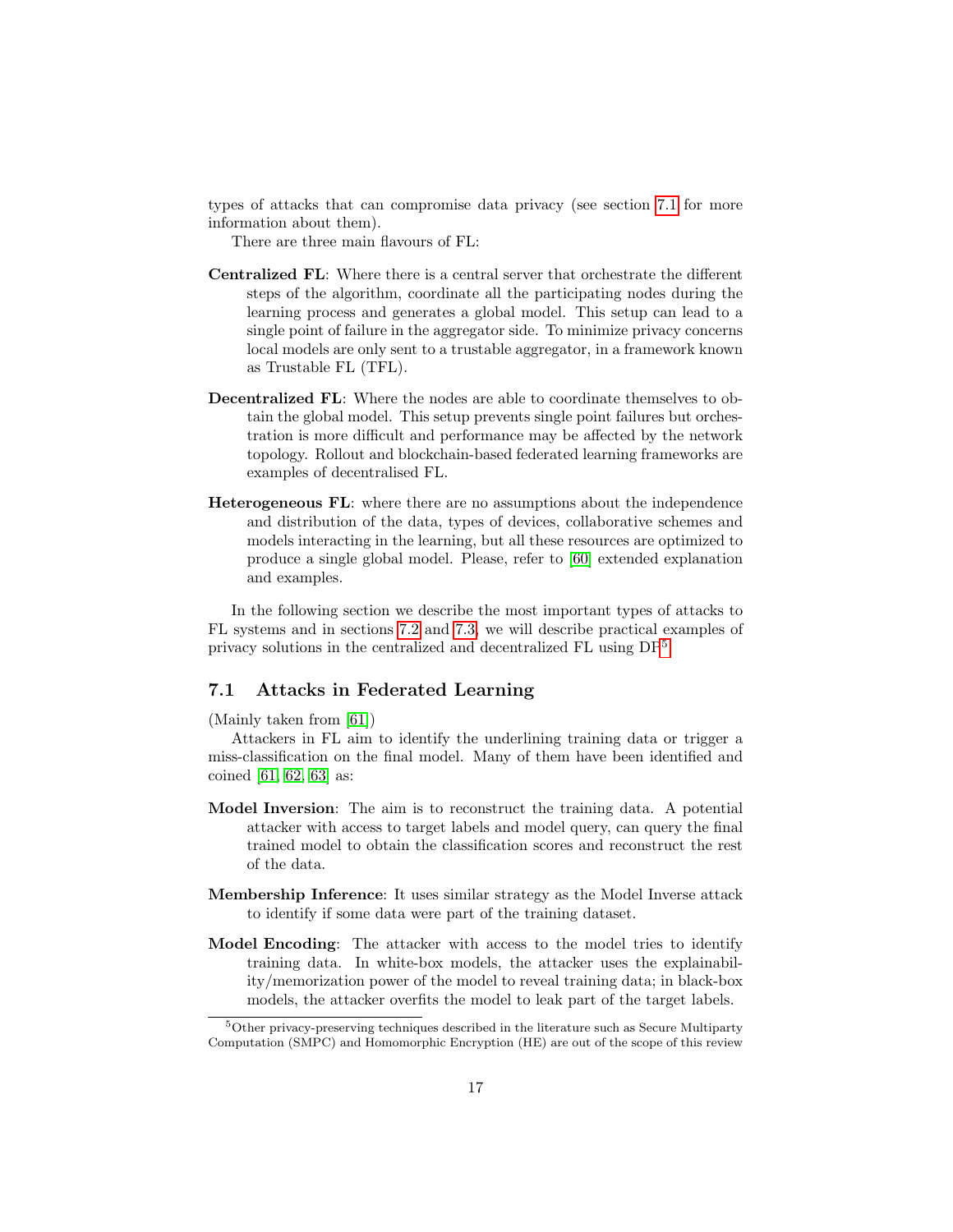- Model stealing: Malicious participants could create a second model that mimics the decisions of the original model, and therefore avoid fee payment to the original ML experts or even sell the model to third parties.
- Model poisoning: Malicious participants submit a local model that triggers specific results given specific inputs, for example modifying a classifier that assigns an attacker-chosen label to certain features of the data.
- Data poisoning: Malicious participants introduces "bad" training data, making the model accuracy drop.
- Adversarial examples: The attacker does not require access to the training procedure, it tries to trick the model in order to falsely classify a prediction. A potential attacking is a malware that evades the detection of a ML intrusion detection system.

The three most important techniques for preventing these attacks are: 1) applying differential privacy to the parameters of the local models, so they do not leak any personal data; 2) using Secure Multiparty Computation (SMPC), in which gradients and parameters are cryptographically split amongst the participants of the computation and all the data processing is done in a decentralised manner; 3) Homomorphic Encryption (HE), in which the ML training is done over encrypted data.

Whilst DP is a non-expensive technique, it produces a decrease in accuracy; SMPC does not protect during testing phase of ML; and HE is a promising method but with a very high computational cost which is not tolerable in realworld situations.

Many other defence methods are available in the literature (see [\[61\]](#page-26-4) for a comprehensive list of them), but unlike DP, SNPC and HE, they are tailored to specific types of attacks and therefore less useful in a practical and more broad setups.

### <span id="page-17-0"></span>7.2 Privacy in Centralized FL using DP

Most works in centralized FL with DP are focused on obfuscating gradient variations on each of the clients. Here we discussed three alternatives described in the literature:

Random subsampling and distorsion: In [\[64\]](#page-26-7) the authors propose a DP mechanism in which DP is applied on the aggregator side by using a randomised mechanism and distortion of the updates. The random subsampling consists of creating rounds that involve only a random subset of clients updating the model and submitting the updated gradient; distortion is done by using a Gaussian mechanism that clips the updates and add noise, both depending on the sensitivity of the updates. Their results show that at early communication rounds a small number of clients can contribute, but in later rounds the number of users involved needs to increase to gain accuracy. In setup with reduced number of users Gaussian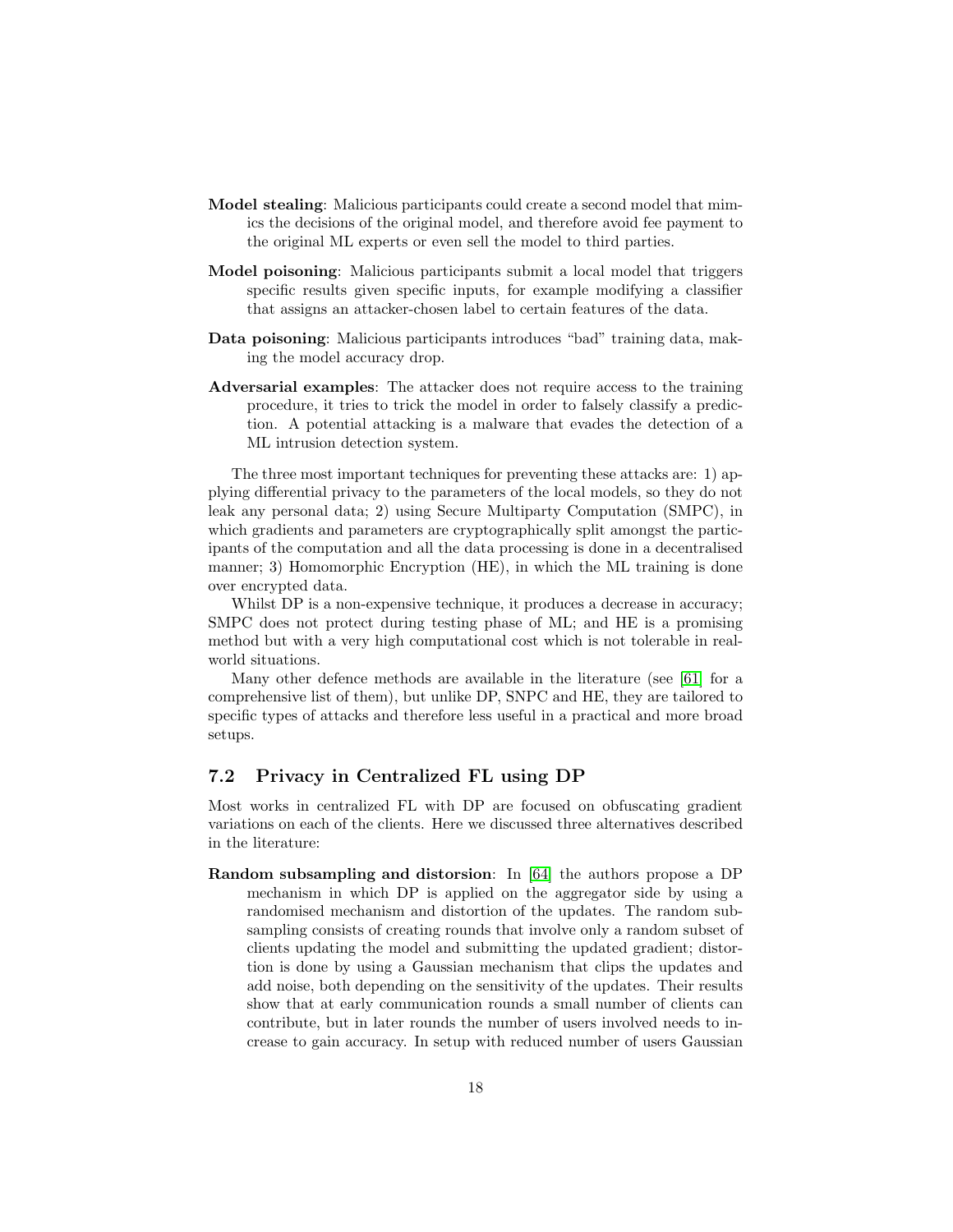mechanism cannot be applied (due to trade off between noise-utility) and also, random subsampling may not obfuscate the information about the involved clients in each round.

- Random masks and adaptative quantization: Parameter quantization has been widely used for DNN model compression for both training and testing [\[65\]](#page-26-8). In [\[66\]](#page-26-9) it is used to produce local differential privacy in the sense that each client (in this case, a sensor) transmit DP parameters. The DP-parameters can be obtained combining random masks with adaptative quantization to reduce the number of parameters sent to the aggregators, and improve the privacy leakage from the gradients. Random mask mechanism simply generates a sparse matrix from the gradient matrix, by replacing portion of random set of the gradients by zero. Adaptative quantization compresses each weight matrix in the DNN, W, based on one-bit adaptive quantization, that is  $W_{i,j} \sim Poisson(p_{i,j}),$  $p_{i,j} = \frac{W_{i,j}-min_{i,j}W}{max_{i,j}W-min_{i,j}W}$ . This paper does not relates these heuristics with DP concepts, but it is very difficult to reconstruct a  $W$  matrix from the quantized one and it can be considered as an alternative to DP mechanisms that at the same time solve communication problems for large models. Their results over a LSTM network are encouraging as a very similar accuracy is obtained using or not adaptative quantization.
- Smashed data and gradient sign: In [\[67\]](#page-26-10) the training is divided in two phases. In a first phase, devices learn compact but informative representations of the raw data locally, that they call smashed data. In the second phase, the shared global model uses these smashed data as input, rather than the raw data. Parameters are not sent to the server, instead, a 1-bit sign of their gradient is sent. The server then aggregates the signs and send them back to the clients. The global model is aggregated locally on the server based on the global loss and the local loss sent from the clients.

Privacy in Federated Learning can be further boosted by using LDP during training as done in  $[68]^6$  $[68]^6$  $[68]^6$  where the authors have trained a Logistic regression model in a Federated fashion noising the local models.

## <span id="page-18-0"></span>7.3 Privacy in Decentralized FL using blockchain

Recently, private decentralized FL has been addressed using blockchain technology. Two of the more interesting approaches are described in [\[69\]](#page-26-12) and [\[61\]](#page-26-4):

• BlockFLow is described in [\[69\]](#page-26-12) as an accountable federated learning system that is fully decentralized and privacy-preserving. It incorporates differential privacy, introduces a novel auditing mechanism for model contribution, and uses Ethereum smart contracts to incentivize good behaviour

<span id="page-18-1"></span> $6$ [https://github.com/lowya/Locally-Differentially-PrivateFederated-Learning](https://github.com/lowya/Locally-Differentially-Private Federated-Learning)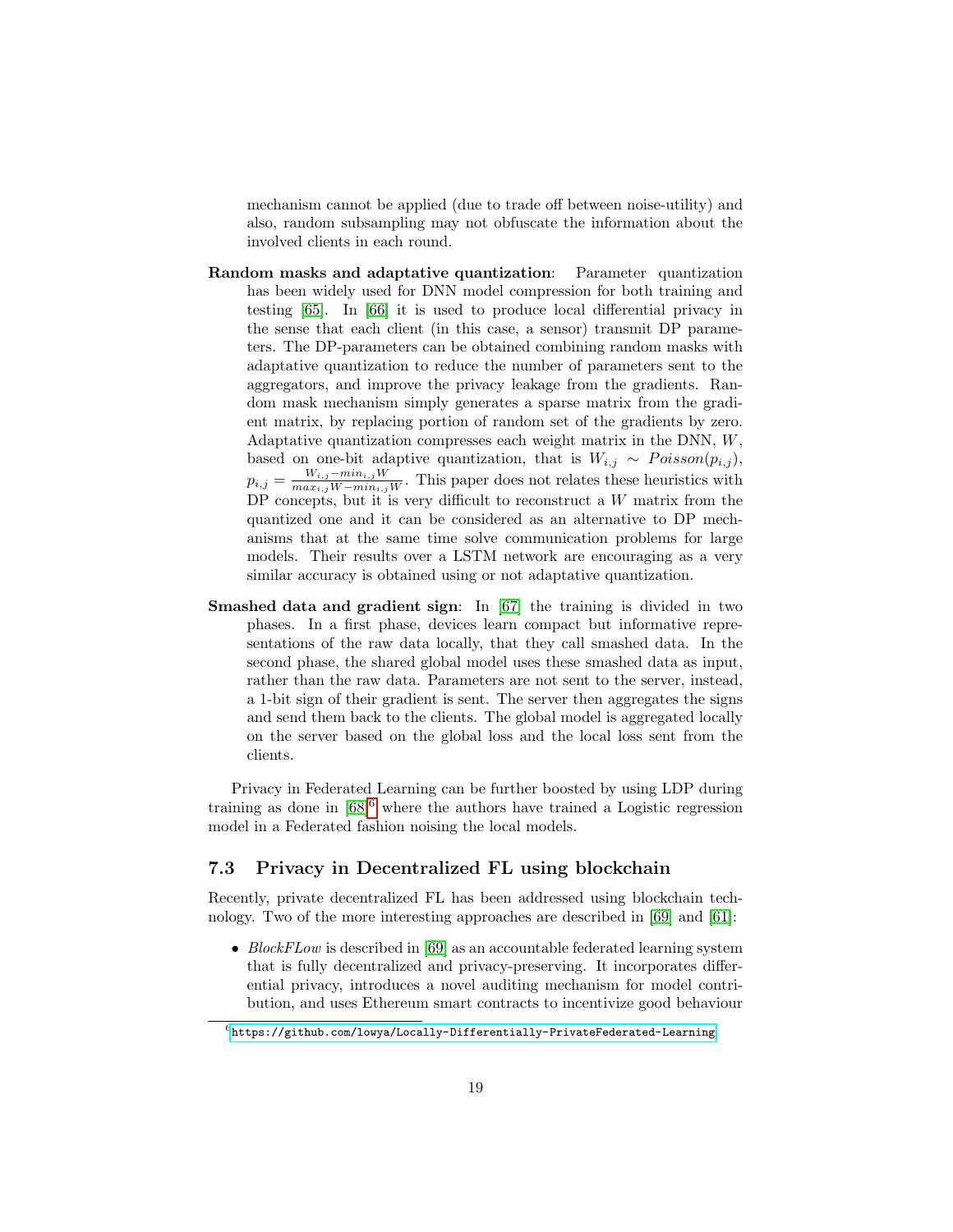and keep all of the interactions during training. Their system does not require a centralized test dataset, sharing of datasets directly between the agents, or trusted auditors; it is fully decentralized and resilient up to a 50% collusion attack in a malicious trust model. "Each agent must run their own instance of the BlockFLow client, which handles all aspects of an agent's participation in a federated learning experiment. For every federated learning round, each BlockFLow client trains a local model, applies differential privacy by adding Laplacian noise to the model, shares its model with the other clients in the experiment by using IPFS, retrieves and evaluates other clients' models, reports the evaluation scores to the BlockFLow smart contract, and retrieves the overall scores and averages the clients' models.". Contribution scoring procedure described in the paper penalizes contributions with malicious models, promotes the submission of strong contributor models honesty during evaluation. The major drawback of this solution is the overhead time due to all of the cryptographic operations involved during the training process (when a data/model is retrieved or saved to IPFS or during the evaluation of other agent models).

• In [\[61\]](#page-26-4) the authors use the *DIDComm messaging* implementation available in Hyperledger Aries, a toolkit designed "for initiatives and solutions focused on creating, transmitting and storing verifiable digital credentials"[7](#page-19-1) to create a secure communication channel to execute FL. Hyperledger Aries blockchain maintains all the peer's DIDs and DID documents<sup>[8](#page-19-2)</sup> and emits credentials that can be used to execute the services described in the DID documents. In their proposal, ML practitioners, Regulators and organizations (their use case is around Medical Health Records and therefore organizations are mainly formed by NHS Trust agents) are connected to a Hyperledger Aries network and when a FL process is requested, their protocol allows all the peers to exchange and verify DIDs and establish trusted connections. Once all trusted connections are established, a roll up FL algorithm can be executed.

## <span id="page-19-0"></span>8 Discussion

The two more popular DP ML algorithms (DP-SGD and PATE) were discussed: the first one re-structures SGD to add noise to the gradients conveniently during training so model parameters do not leak any private information; the second completes a public unlabeled dataset with differentially private labels produced from a noised ensemble model and uses this dataset, in turn, to create a DP model.

Ideas of the PATE algorithm resembles synthetic data generation, and in fact, it is one of the approaches to avoid leaking private data during data process-

<span id="page-19-1"></span><sup>7</sup>https://www.hyperledger.org/use/aries

<span id="page-19-2"></span> ${\rm ^8https:} // {\rm www.w3.org/TR/did-core/}$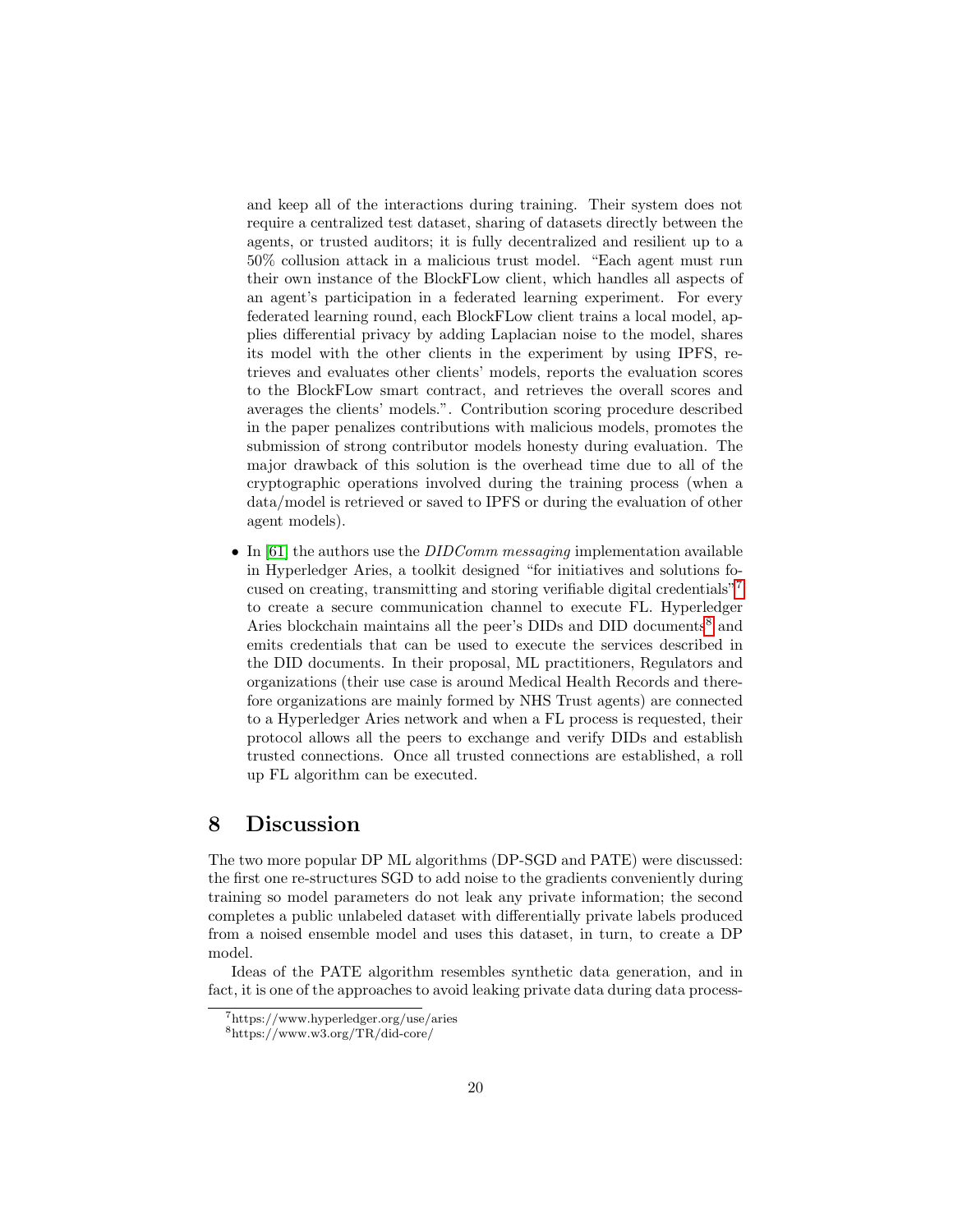ing. However, statistical approaches for synthetic data generation have proven to be very difficult and GAN models can be used to produce better results. Merging the ideas of these two algorithms, PATE-GAN is intended to produce synthetic data by integrating a PATE-kind discriminator to generate DP data which in turns can be use to produce a DP GAN model.

Local Differential Privacy can be used in scenarios where the original sensitive data do not need and/or can not be centrally stored and a DP version of these data can be used instead. LDP applications are very difficult to configure and optimise due to the disparities of the noise added at the different locations to preserve individualities. So, applications heavily relying on counters are typical use cases of LDP, but LDP has been also used in federated contexts to avoid sharing the real gradients or parameters with other parties in both centralized and decentralized frameworks.

Solutions in decentralised frameworks are mainly focused on the integration of DP with a blockchain technology. This symbiosis implies a high latency during processing; however, it brings, amongst other advantages, a high level of privacy guarantee as the operational traceability in blockchain prevents any attack without revealing the attacker identity and therefore prevents the attack happening in the first place.



<span id="page-20-0"></span>Figure 7: Guideline for applying DP during in data processing.

Figure [7](#page-20-0) offers a guideline for applying DP in practice. The first step is to determine which data and data processes are susceptible to having privacy issues. The data practitioner should consider that in the local vs centralised setup, the original, sensitive data should not be centrally saved, and that the noise applied to the data at each location could be different and therefore affect the utility of the overall processing. As DP could be applied at different stages of data processing, the data used in a DP-mechanism will be DP-protected as long as 1) only the outcome of a DP process is revealed along with the DP parameters and 2) downstream processes uses the outcome of this DP process without accessing the original source.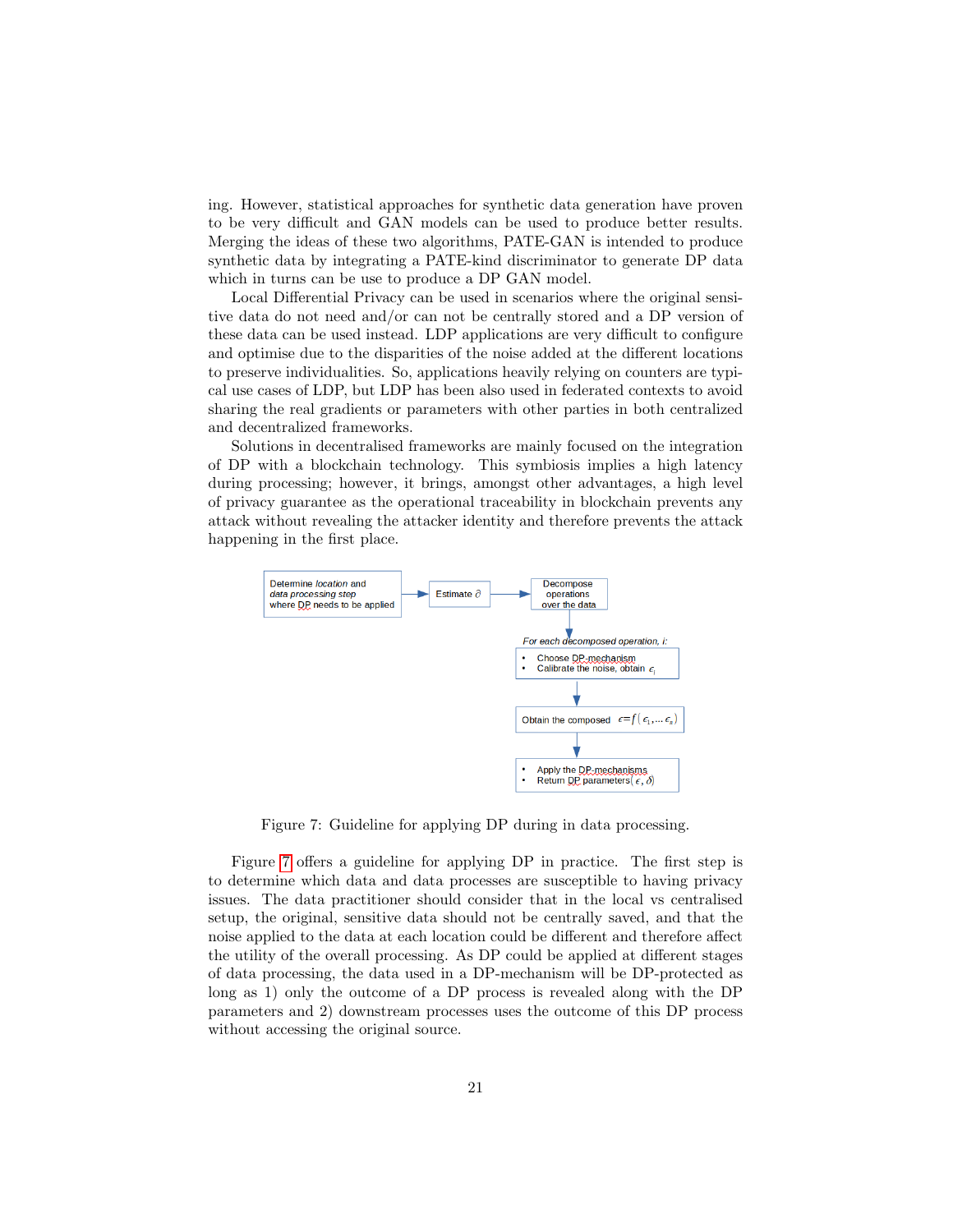The next step is to chose a maximum allowed  $\delta$  (risk probability due to uncontrolled causes). Data processing is next decomposed so that a DP-mechanism can be applied to each component. The DP-mechanisms used should be chosen according to their suitability for the task. Then, the final composed value of epsilon should be computed and checked against the privacy agreements with the users. Finally, the selected DP-mechanisms can be applied, and the results of the processing returned along with the DP-parameters  $(\epsilon, \delta)$ .

To enhance privacy the full data processing described in Figure [7](#page-20-0) could be embedded in a blockchain application and all privacy parameters along with metrics to encourage collaboration and honest behaviour could be, consequently, saved on a blockchain.

## <span id="page-21-3"></span>9 Conclusions

This paper has summarised the most important concepts about Differential Privacy. First, a deep understanding of the DP definition and their variants was presented. We highlighted the importance of variants as Reny-DP and f-DP, specially for ML applications, and listed the libraries where available implementations can be found.

The relation of DP with synthetic data generation, in particular with GAN methods, as well as the difference between local and centralised DP were all described here and relevant works were detailed.

Finally, we offer the reader a practical guideline for applying DP.

## 10 Acknowledgements

The author would like to thank Dave Lewis, Clinton Swan and Rahul Sharma whose useful review and comments helped to significantly improve this paper's presentation.

## References

- <span id="page-21-0"></span>[1] Alan Westin. Privacy and freedom, 1967.
- <span id="page-21-1"></span>[2] Priyank Jain, Manasi Gyanchandani, and Nilay Khare. Big data privacy: a technological perspective and review. Journal of Big Data, 2016.
- <span id="page-21-2"></span>[3] Oleksandr Tomashchuk, Dimitri Van Landuyt, Daniel Pletea, Kim Wuyts, and Wouter Joosen. A data utility-driven benchmark for de-identification methods. In Stefanos Gritzalis, Edgar R. Weippl, Sokratis K. Katsikas, Gabriele Anderst-Kotsis, A Min Tjoa, and Ismail Khalil, editors, Trust, Privacy and Security in Digital Business, pages 63–77, Cham, 2019. Springer International Publishing.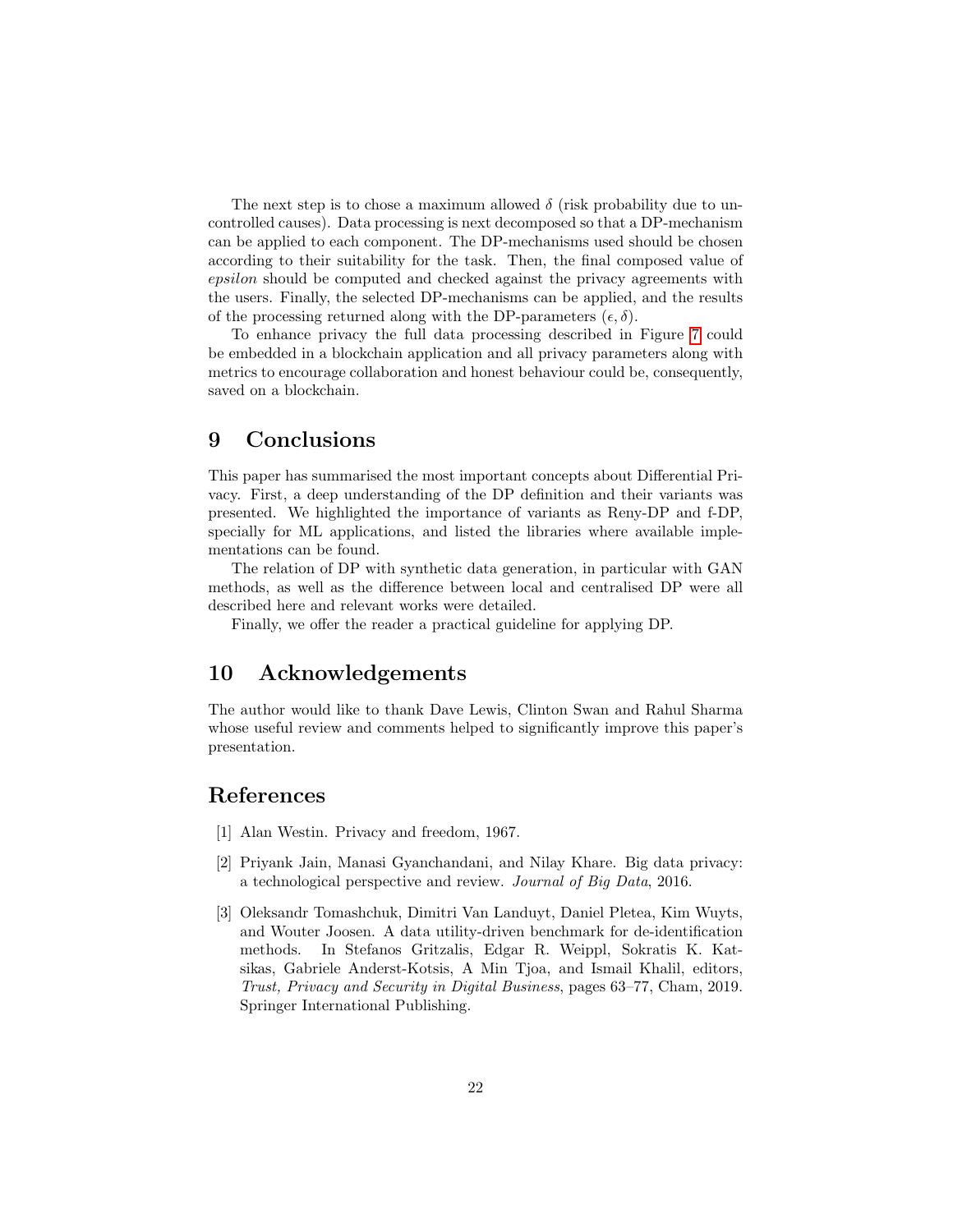- <span id="page-22-0"></span>[4] M. B. Hawes. Implementing differential privacy: Seven lessons from the 2020 united states census, 2020.
- <span id="page-22-1"></span>[5] Sarah Bird. Introducing the new differential privacy platform from microsoft and harvard's opendp, 2020.
- <span id="page-22-2"></span>[6] J. Greig. Google hopes to protect users with open source differential privacy library., 2019.
- <span id="page-22-3"></span>[7] Enabling developers and organizations to use differential privacy, 2019.
- <span id="page-22-4"></span>[8] Covid-19 community mobility reports, 2020.
- <span id="page-22-5"></span>[9] N. M. Johnson, J. P. Near, and D. S. Xiaodong. Practical differential privacy for SQL queries using elastic sensitivity. CoRR, abs/1706.09479, 2017.
- <span id="page-22-6"></span>[10] Facebook outlines new differential privacy framework to protect user information in shared datasets, 2020.
- <span id="page-22-7"></span>[11] A. Dow, A. Herda˘gdelen, P. Mohassel, A. Pompe, and B. State. Protecting privacy in facebook mobility data during the covid-19 response.
- <span id="page-22-8"></span>[12] T. Diethe. Preserving privacy in analyses of textual data.
- <span id="page-22-9"></span>[13] O. Feyisetan, B. Balle, T. Drake, and T. Diethe. Privacy- and utilitypreserving textual analysis via calibrated multivariate perturbations.
- <span id="page-22-10"></span>[14] et al. Rogers, R. Linkedin's audience engagements api: A privacy preserving data analytics system at scale.
- <span id="page-22-11"></span>[15] V. Pihur, A. Korolova, F. Liu, S. Sankuratripati, M. Yung, D. Huang, and R. Zeng. Differentially-private "draw and discard" machine learning, 2018.
- <span id="page-22-12"></span>[16] Cynthia Dwork, Frank McSherry, Kobbi Nissim, and Adam Smith. Calibrating noise to sensitivity in private data analysis. In Shai Halevi and Tal Rabin, editors, Theory of Cryptography, pages 265–284, Berlin, Heidelberg, 2006. Springer Berlin Heidelberg.
- <span id="page-22-13"></span>[17] Daniel Reusche and Nicolás Della Penna. Towards prior-free approximately truthful one-shot auction learning via differential privacy, 2021.
- <span id="page-22-14"></span>[18] Damien Desfontaines and Balázs Pejó. Sok: Differential privacies - a taxonomy of differential privacy variants and extensions, 2020.
- <span id="page-22-15"></span>[19] Martin Abadi, Andy Chu, Ian Goodfellow, H Brendan McMahan, Ilya Mironov, Kunal Talwar, and Li Zhang. Deep learning with differential privacy. In Proceedings of the 2016 ACM SIGSAC conference on computer and communications security, pages 308–318, 2016.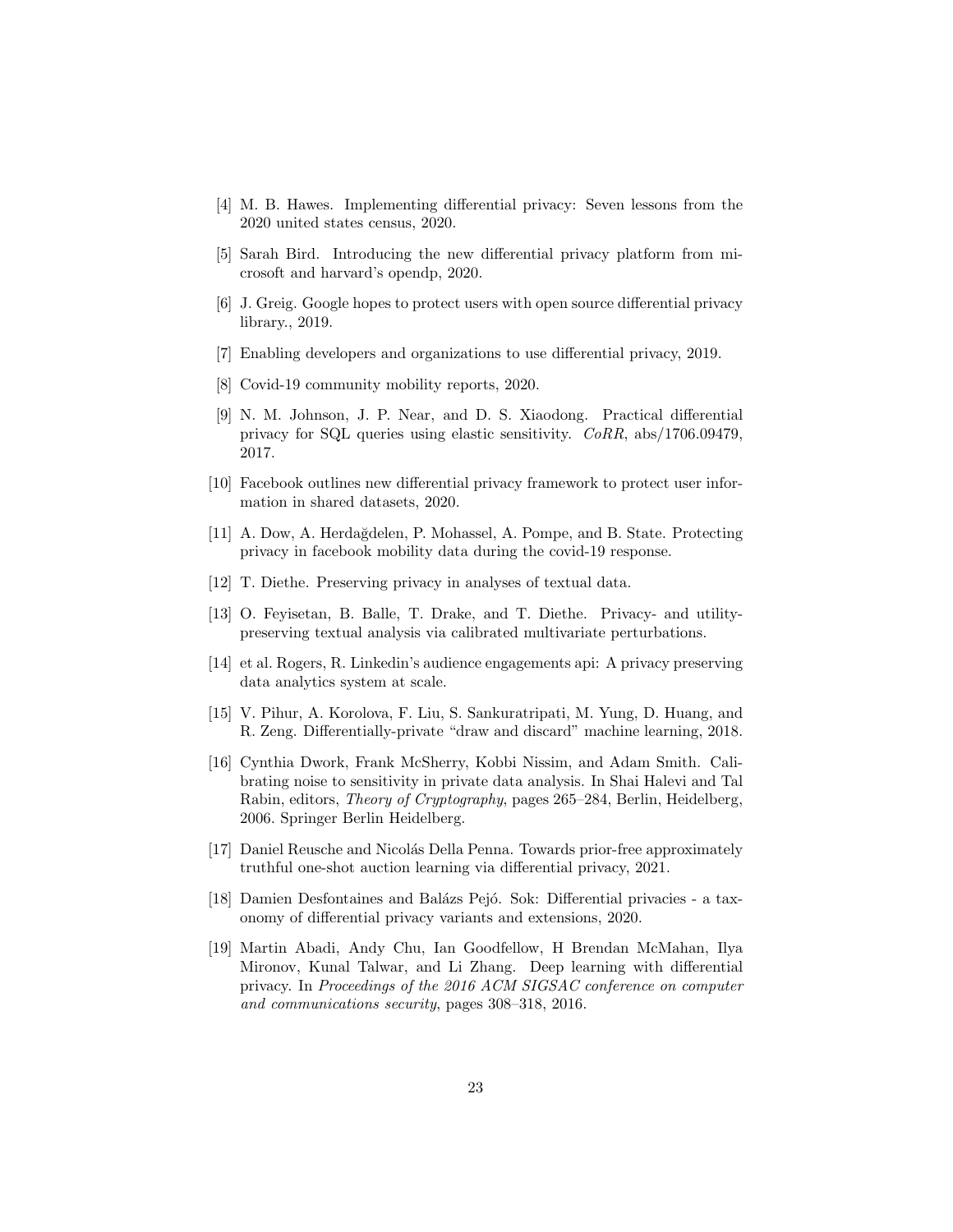- <span id="page-23-0"></span>[20] Kato Mivule, Claude Turner, and Soo-Yeon Ji. Towards a differential privacy and utility preserving machine learning classifier. Procedia Computer Science, 12:176–181, 2012.
- <span id="page-23-1"></span>[21] Nicolas Papernot, Martín Abadi, Úlfar Erlingsson, Ian Goodfellow, and Kunal Talwar. Semi-supervised knowledge transfer for deep learning from private training data, 2017.
- <span id="page-23-2"></span>[22] Aaron Roth Cynthia Dwork. The Algorithmic Foundations of Differential Privacy. 2014.
- <span id="page-23-3"></span>[23] Cynthia Dwork, Krishnaram Kenthapadi, Frank McSherry, Ilya Mironov, and Moni Naor. Our data, ourselves: Privacy via distributed noise generation. In Annual International Conference on the Theory and Applications of Cryptographic Techniques, pages 486–503. Springer, 2006.
- <span id="page-23-4"></span>[24] Ilya Mironov. Rényi differential privacy. 2017 IEEE 30th Computer Security Foundations Symposium (CSF), Aug 2017.
- <span id="page-23-5"></span>[25] Frank McSherry. Privacy integrated queries. In Proceedings of the 2009 ACM SIGMOD International Conference on Management of Data (SIG-MOD). Association for Computing Machinery, Inc., June 2009. For more information, visit the project page: http://research.microsoft.com/PINQ.
- <span id="page-23-6"></span>[26] Cynthia Dwork. Differential privacy. In 33rd International Colloquium on Automata, Languages and Programming, part II (ICALP 2006), volume 4052 of Lecture Notes in Computer Science, pages 1–12. Springer Verlag, July 2006.
- <span id="page-23-7"></span>[27] Naoise Holohan and Stefano Braghin. Secure random sampling in differential privacy, 2021.
- <span id="page-23-8"></span>[28] Arpita Ghosh, Tim Roughgarden, and Mukund Sundararajan. Universally utility-maximizing privacy mechanisms. In Proceedings of the Forty-First Annual ACM Symposium on Theory of Computing, STOC '09, page 351–360, New York, NY, USA, 2009. Association for Computing Machinery.
- <span id="page-23-9"></span>[29] Quan Geng and Pramod Viswanath. Optimal noise adding mechanisms for approximate differential privacy, 2013.
- <span id="page-23-10"></span>[30] Quan Geng, Wei Ding, Ruiqi Guo, and Sanjiv Kumar. Privacy and utility tradeoff in approximate differential privacy, 2019.
- <span id="page-23-11"></span>[31] Naoise Holohan, Douglas J. Leith, and Oliver Mason. Optimal differentially private mechanisms for randomised response. IEEE Transactions on Information Forensics and Security, 12(11):2726–2735, Nov 2017.
- <span id="page-23-12"></span>[32] Frank McSherry and Kunal Talwar. Mechanism design via differential privacy. In 48th Annual IEEE Symposium on Foundations of Computer Science (FOCS'07), pages 94–103, 2007.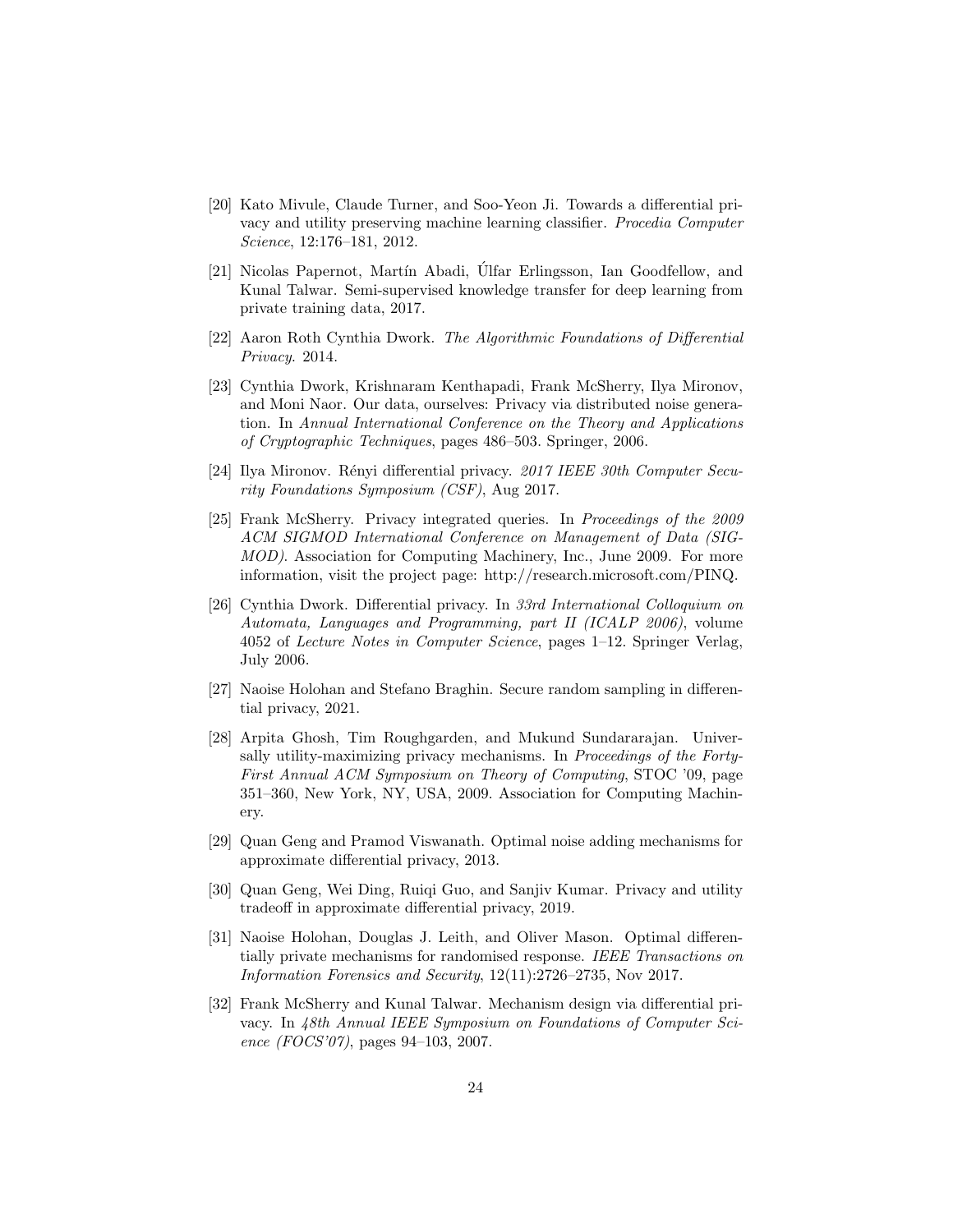- <span id="page-24-0"></span>[33] John T. Kent, Asaad M. Ganeiber, and Kanti V. Mardia. A new unified approach for the simulation of a wide class of directional distributions. Journal of Computational and Graphical Statistics, 27(2):291–301, 2018.
- <span id="page-24-1"></span>[34] Muneeb Ul Hassan, Mubashir Husain Rehmani, and Jinjun Chen. Differential privacy techniques for cyber physical systems: A survey. CoRR, abs/1812.02282, 2018.
- <span id="page-24-2"></span>[35] Johes Bater, Xi He, William Ehrich, Ashwin Machanavajjhala, and Jennie Rogers. Shrinkwrap: Efficient sql query processing in differentially private data federations. Proc. VLDB Endow., 12(3):307–320, nov 2018.
- <span id="page-24-3"></span>[36] Zhanglong Ji, Zachary C Lipton, and Charles Elkan. Differential privacy and machine learning: a survey and review. arXiv preprint arXiv:1412.7584, 2014.
- <span id="page-24-4"></span>[37] Anand D Sarwate and Kamalika Chaudhuri. Signal processing and machine learning with differential privacy: Algorithms and challenges for continuous data. IEEE signal processing magazine, 30(5):86–94, 2013.
- <span id="page-24-5"></span>[38] Nicolas Papernot, Shuang Song, Ilya Mironov, Ananth Raghunathan, Kunal Talwar, and Ulfar Erlingsson. Scalable private learning with pate, 2018.
- <span id="page-24-6"></span>[39] Liyang Xie, Kaixiang Lin, Shu Wang, Fei Wang, and Jiayu Zhou. Differentially private generative adversarial network. CoRR, abs/1802.06739, 2018.
- <span id="page-24-7"></span>[40] Lorenzo Frigerio, Anderson Santana de Oliveira, Laurent Gomez, and Patrick Duverger. Differentially private generative adversarial networks for time series, continuous, and discrete open data, 2019.
- <span id="page-24-8"></span>[41] Reihaneh Torkzadehmahani, Peter Kairouz, and Benedict Paten. Dp-cgan: Differentially private synthetic data and label generation. In Proceedings of the IEEE/CVF Conference on Computer Vision and Pattern Recognition (CVPR) Workshops, June 2019.
- <span id="page-24-9"></span>[42] Jinsung Yoon, James Jordon, and Mihaela van der Schaar. PATE-GAN: Generating synthetic data with differential privacy guarantees. In *Interna*tional Conference on Learning Representations, 2019.
- <span id="page-24-10"></span>[43] Alec Radford, Luke Metz, and Soumith Chintala. Unsupervised representation learning with deep convolutional generative adversarial networks, 2015. cite arxiv:1511.06434Comment: Under review as a conference paper at ICLR 2016.
- <span id="page-24-11"></span>[44] Tero Karras, Timo Aila, Samuli Laine, and Jaakko Lehtinen. Progressive growing of gans for improved quality, stability, and variation. CoRR, abs/1710.10196, 2017.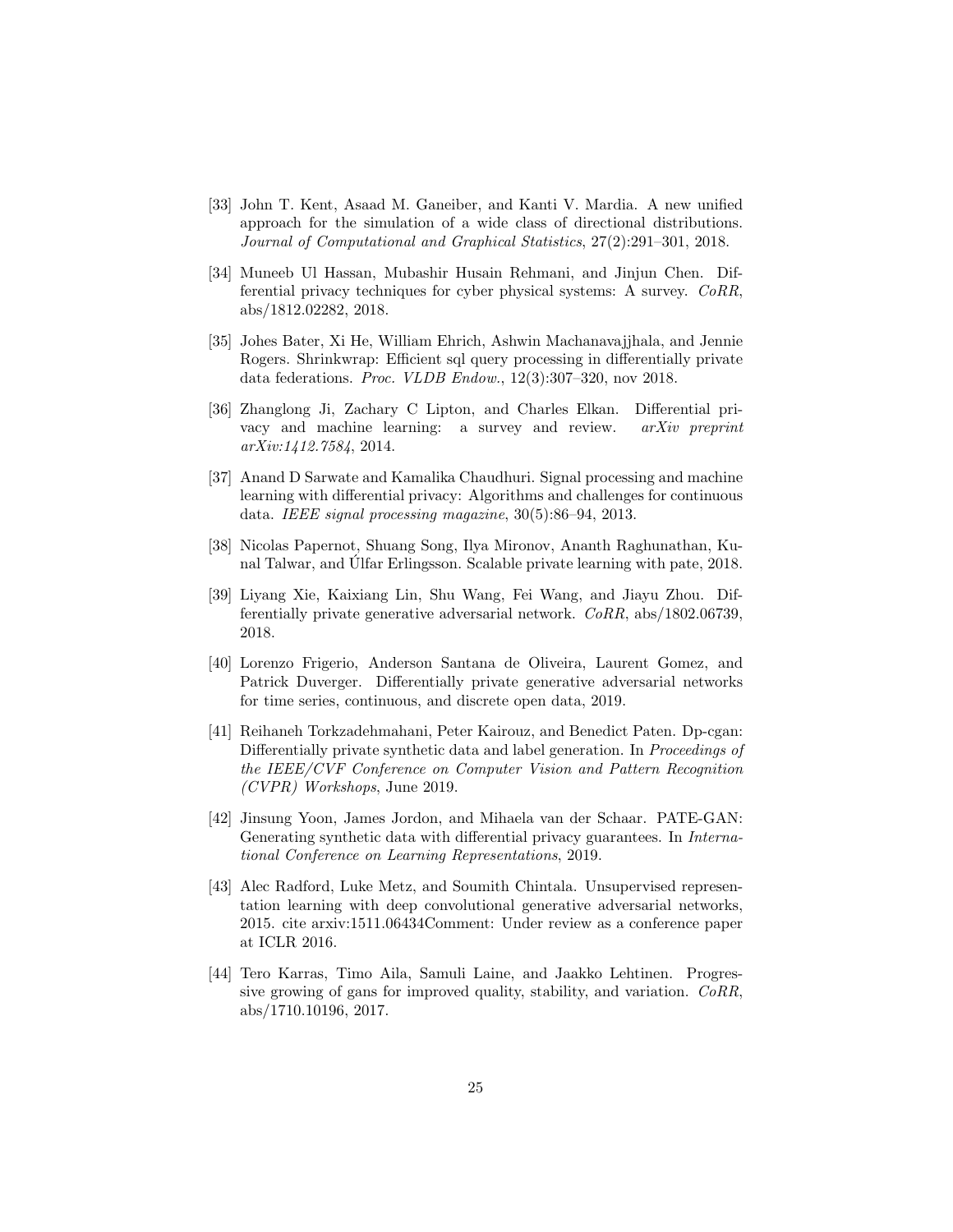- <span id="page-25-0"></span>[45] Andrew Brock, Jeff Donahue, and Karen Simonyan. Large scale GAN training for high fidelity natural image synthesis. CoRR, abs/1809.11096, 2018.
- <span id="page-25-1"></span>[46] Lantao Yu, Weinan Zhang, Jun Wang, and Yong Yu. Seqgan: Sequence generative adversarial nets with policy gradient. CoRR, abs/1609.05473, 2016.
- <span id="page-25-2"></span>[47] Tong Che, Yanran Li, Ruixiang Zhang, R. Devon Hjelm, Wenjie Li, Yangqiu Song, and Yoshua Bengio. Maximum-likelihood augmented discrete generative adversarial networks. CoRR, abs/1702.07983, 2017.
- <span id="page-25-3"></span>[48] William Fedus, Ian Goodfellow, and Andrew Dai. Maskgan: Better text generation via filling in the  $\sim$  2018.
- <span id="page-25-4"></span>[49] Zhan Shi, Xinchi Chen, Xipeng Qiu, and Xuanjing Huang. Towards diverse text generation with inverse reinforcement learning. CoRR, abs/1804.11258, 2018.
- <span id="page-25-5"></span>[50] Jingjing Xu, Xuancheng Ren, Junyang Lin, and Xu Sun. Diversitypromoting GAN: A cross-entropy based generative adversarial network for diversified text generation. In Proceedings of the 2018 Conference on Empirical Methods in Natural Language Processing, pages 3940–3949, Brussels, Belgium, October-November 2018. Association for Computational Linguistics.
- <span id="page-25-6"></span>[51] Pei Ke, Fei Huang, Minlie Huang, and Xiaoyan Zhu. Araml: A stable adversarial training framework for text generation. *arXiv preprint* arXiv:1908.07195, 2019.
- <span id="page-25-7"></span>[52] Zhihong Shao, Minlie Huang, Jiangtao Wen, Wenfei Xu, and Xiaoyan Zhu. Long and diverse text generation with planning-based hierarchical variational model. arXiv preprint arXiv:1908.06605, 2019.
- <span id="page-25-8"></span>[53] Björn Bebensee. Local differential privacy: a tutorial. *CoRR*, abs/1907.11908, 2019.
- <span id="page-25-9"></span>[54] Tianhao Wang, Jeremiah Blocki, Ninghui Li, and Somesh Jha. Locally differentially private protocols for frequency estimation. In *Proceedings* of the 26th USENIX Conference on Security Symposium, SEC'17, page 729–745, USA, 2017. USENIX Association.
- <span id="page-25-10"></span>[55] Raef Bassily, Kobbi Nissim, Uri Stemmer, and Abhradeep Thakurta. Practical locally private heavy hitters. CoRR, abs/1707.04982, 2017.
- <span id="page-25-11"></span>[56] Zhan Qin, Yin Yang, Ting Yu, Issa Khalil, Xiaokui Xiao, and Kui Ren. Heavy hitter estimation over set-valued data with local differential privacy. In Proceedings of the 2016 ACM SIGSAC Conference on Computer and Communications Security, CCS '16, page 192–203, New York, NY, USA, 2016. Association for Computing Machinery.